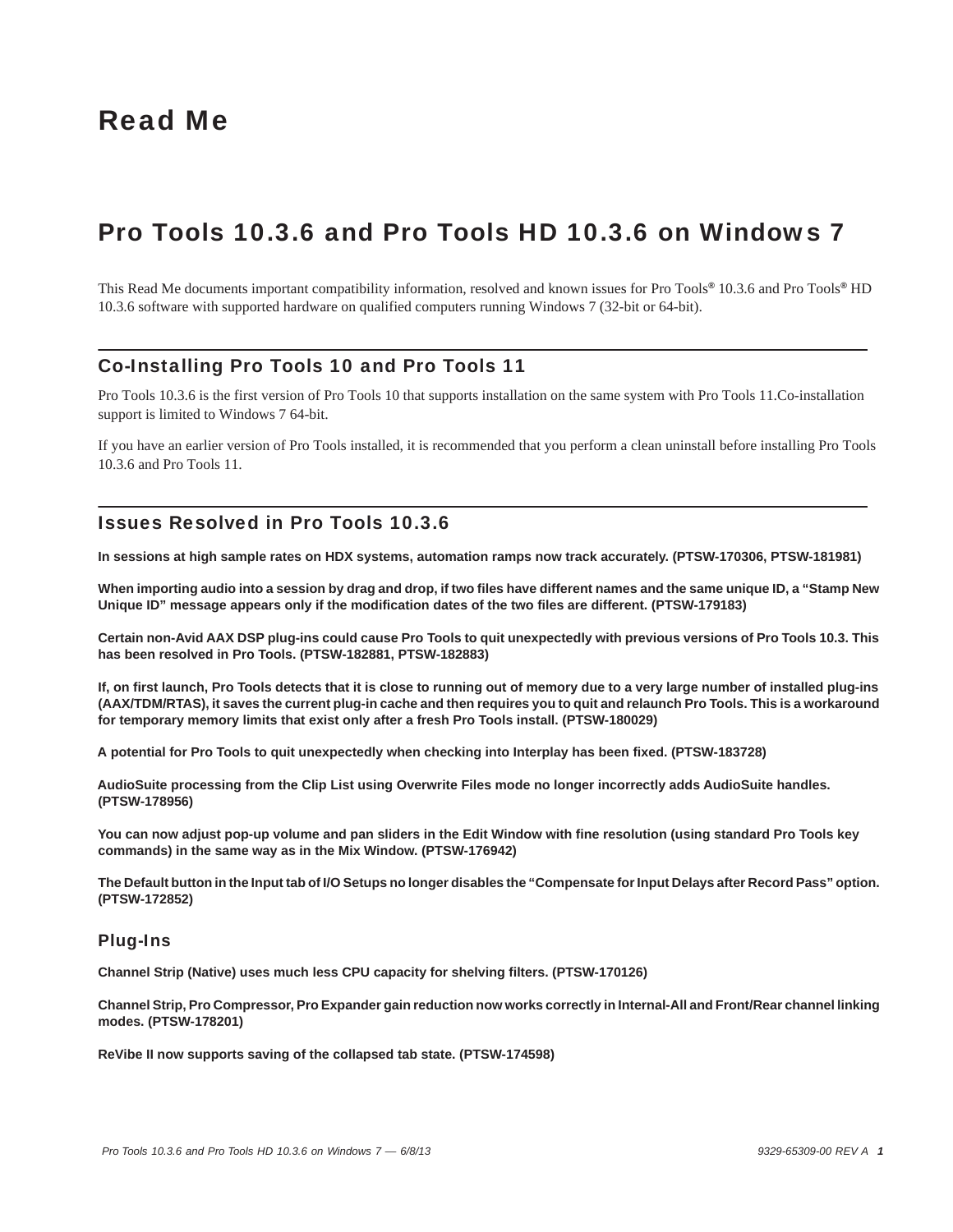**Punch recording modes now work at all timeline locations. (PTSW-172752, PTSW-176726)**

**Multiple automation breakpoints in the same location are now cleaned up when using the Import Session Data command. (PTSW-179121)**

**When there is no other automation on a track except for an initial breakpoint, extra breakpoints are no longer created when trimming or nudging a clip from the beginning of a session. (PTSW-179170)**

**Unwanted automation ramps are no longer created after trimming a clip in Shuffle mode. (PTSW-178118)**

**Clips are no longer missing from the timeline after AAF import of a mixed frame rate sequence. (PTSW-167656)**

**During import, if a file's Unique Identifier (UID) is identical to one already in the session, and the Name and Mod Date of the files are also identical, the existing file in the session is automatically used. However, if two files have the same UID but different Mod Dates, Pro Tools lets you choose between using the existing file or stamping a new UID into the file being imported. This resolves potential problems when audio files are processed outside of Pro Tools and re-imported. (PTSW-179183)**

**The Pro Tools preferences storage location has been changed.**

The folder that stores Pro Tools Preferences (Pro Tools Prefs.ptp) has been renamed to "Pro Tools 10." Any scripts that rely on this pathname should be modified.

### **The calculation of waveform overviews has been optimized.**

See <http://avid.force.com/pkb/articles/troubleshooting/Pro-Tools-waveform-overview-calculation>for more information.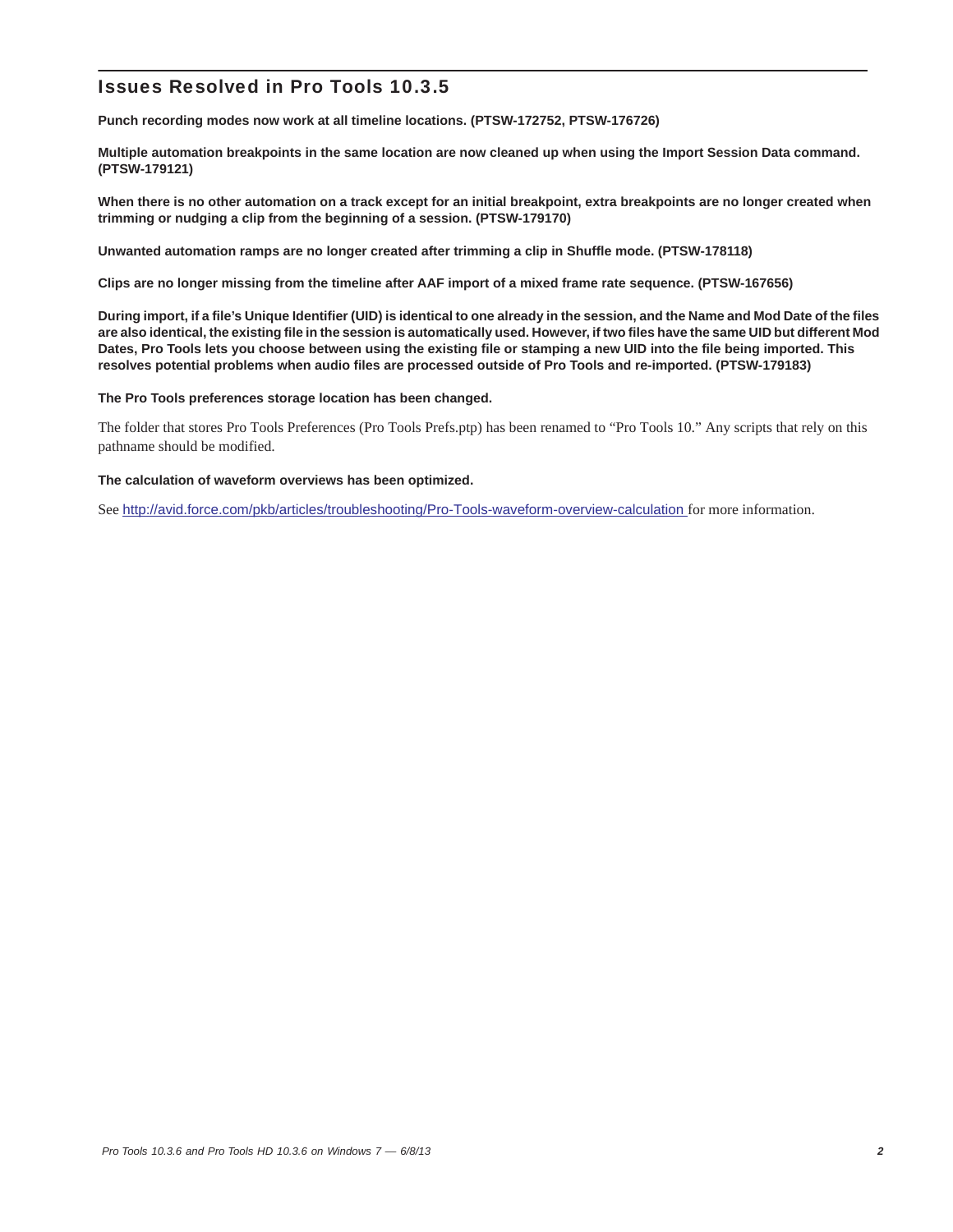**The Start Time field in the Edit and Transport windows now correctly accepts direct numerical entry. (PTSW-170975)**

**Audio files can be now be exported as MXF. (PTSW-176177)**

**Pro Tools now stops playback of an Edit window selection on the exact last sample of a selection. (PTSW-168043)**

**Automation breakpoints selected in the Edit window can be nudged using key commands. (PTSW-174358)**

**Automation editing improvements when trimming regions over each other. (PTSW-177435)**

**Glide commands now work as described in the Pro Tools Reference Guide. (PTSW-174715, PTSW-177859)**

**Automation breakpoints are no longer incorrectly deleted during sample rate conversion. (PTSW-174707)**

**With Pro Tools|HDX systems, mute states work as expected after scrubbing. (PTSW-172240)**

**On Pro Tools|HDX systems with 3 HDX cards, system delays are properly updated after a sample rate change. (PTSW-169477)**

**With the AudioSuite version of the Fairchild 670 plug-in, when previewing in mono mode, the right channel now plays audio. (PTSW-173018)**

**An error resulting in an "FF\_PacketStream" dialog when doing a time base conversion (ticks to/from samples) of an Elastic Audio track is fixed. (PTSW-173167)**

**Rhythmic algorithm accuracy improved when extreme compression/expansion settings exist on an Elastic Audio track. (PTSW-177009)**

**When using drag and drop to import audio, if a cloned audio file (one duplicated outside of Pro Tools) is imported, an alert is posted which gives a choice between restamping a Unique ID to the clone, or redirecting to the original file. (PTSW-163654)**

**Removed an unnecessary Unique ID stamping dialog when making a copy of a file using the Import Audio command. (PTSW-176931)**

**Timeline disk caching trigger is improved. (PTSW-176778)**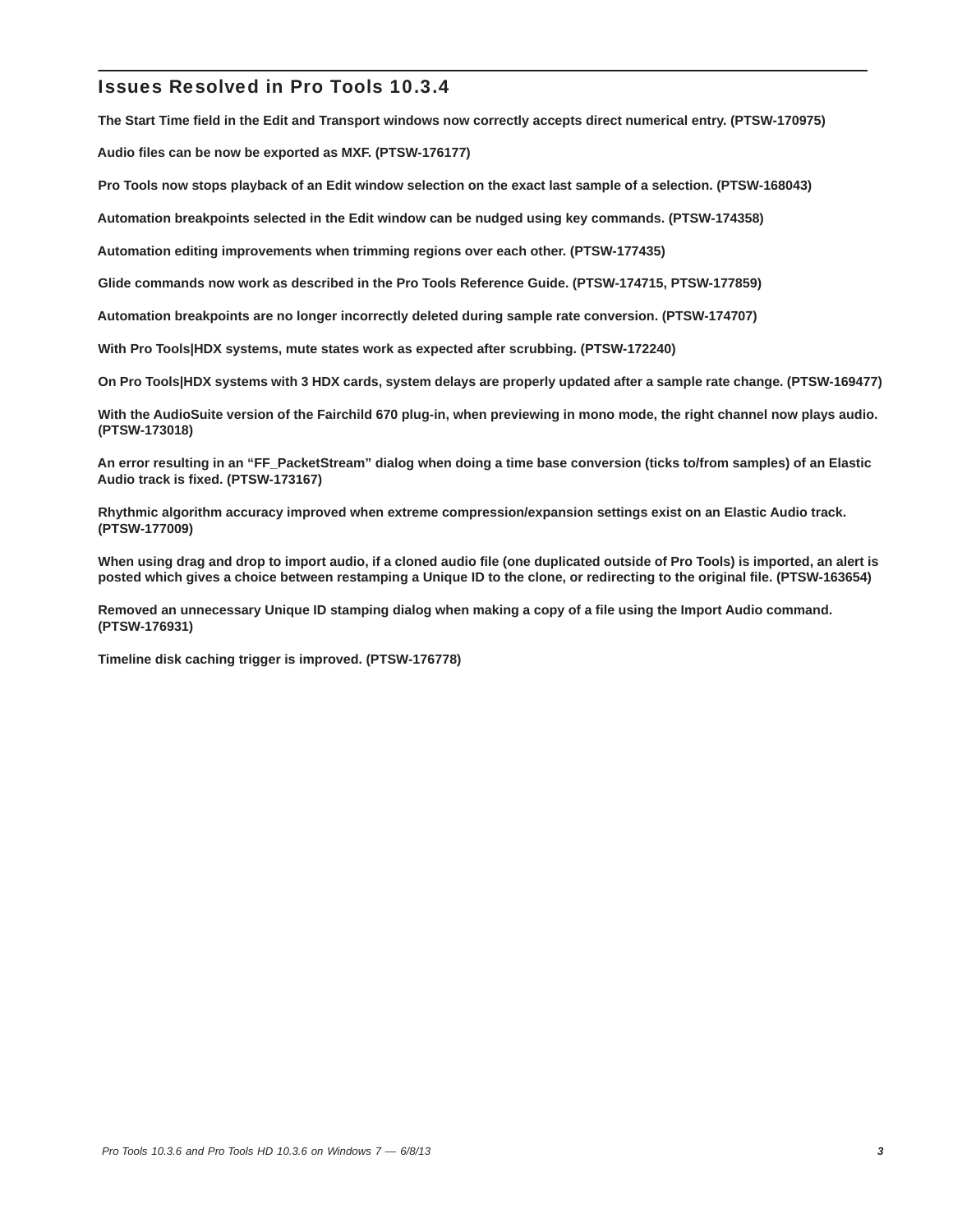**Improvements have been made to reduce the occurrence of -9171 and -9129 errors on HDX, HD Native and HD Native Thunderbolt systems (PTSW-170587)**

**When importing QuickTime files, associated audio now correctly follows interleaved format preference. (PTSW-169486, PTSW-167356)**

**When relinking interleaved multichannel files (LCR, Quad, 5.0, 5.1, 6.0, 6.1, 7.0 or 7.1), Center and Right channels are no longer inadvertently swapped. (PTSW-175285)**

**Relinking more than a few hundred MXF files no longer causes Pro Tools to quit unexpectedly. (PTSW-175347)**

**When using EUCON control surfaces, Pro Tools no longer quits unexpectedly after performing certain operations (PTSW-173919)**

**Selecting the Pan window on MC Control using the Attention/Selected track no longer causes Pro Tools to quit unexpectedly (PTSW-174525)**

**X-axis panning of certain plug-in surround channels from a D-Control is no longer inverted (PTSW-173286, PTSW-172836, PTSW-173938)**

This issue affected Maggot Spanner, Dolby ATMOS, and New Audio Technology Spatial Audio Designer. Plug-Ins may require an update to take advantage of this fix.

**D-Control Custom Fader plug-in maps no longer need to be recalled after every Channel Select operation. (PTSW-158750)**

**The "Import as Offline Satellite Media" option is now available in Pro Tools HD when running on systems without HD hardware. (PTSW-171738, PTSW-173186)**

**Plug-Ins with 4096 or more samples of latency now preview correctly in AudioSuite. Previously, errors -7104 or -7450 would occur. (PTSW-173329)**

**Auditioning custom crossfade shapes in the Fade dialog now produces correct audio. (PTSW-173669)**

**When using VenueLink with Pro Tools, snapshot recall is now instantaneous. (PTSW-167189)**

**To improve performance, the Disk Cache function now caches only the audio files that will be heard during playback. Audio that is muted or that is not on an active playlist will not be cached.**

# Issues Resolved in Pro Tools 10.3.2

**Automation breakpoints are no longer added unnecessarily when editing clips with Automation Follows Edit turned on. (PTSW-173028)**

**Automation overlaying audio that is then processed using the Strip Silence command is kept intact. (PTSW-170804)**

**Very large files exported to Interplay will not be quarantined. (PTSW-154522)**

**Web Services hostname / IP address is now remembered between Send to Playback exports. (PTSW-172334)**

**The "Capture Selection" function in Beat Detective now captures the correct end time based on the selected note resolution instead of actual transient location. (PTSW-172978)**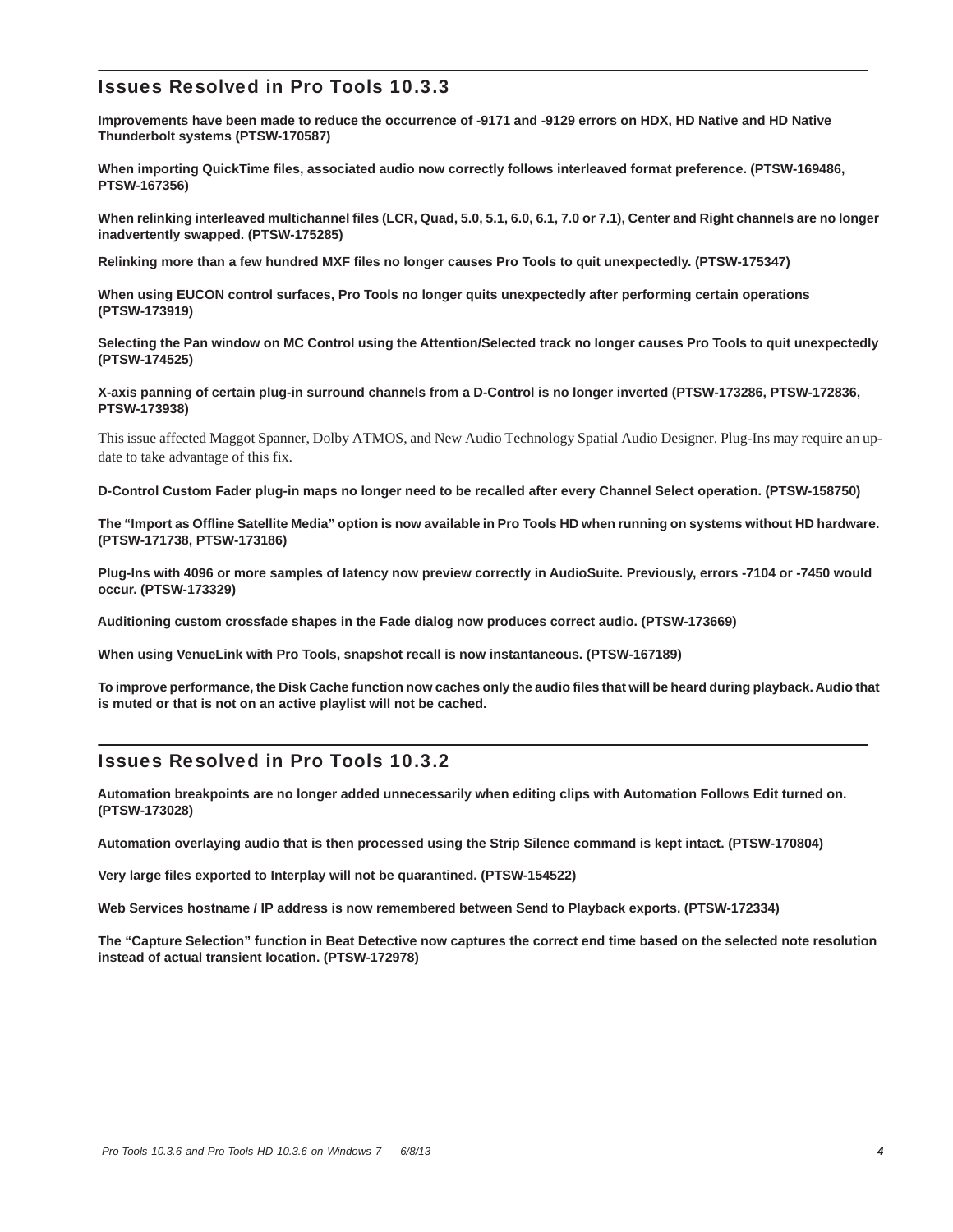**Unwanted data is no longer appended to the end of record passes under certain conditions. (PTSW-170032)**

**On Pro Tools|HDX systems, 176.4/192kHz sessions are now free of unwanted noise in some specific mixer configurations. (PTSW-166529)**

**When zoomed into the sample level, waveforms whose clip start is off-screen now draw accurately (instead of one sample late). (PTSW-162497)**

**Clicking the Automation Follows Edit button now correctly causes the current selection to update to reflect the new state of the button. (PTSW-170044)**

**Automation breakpoints outside of a pasted selection area that match the edge values of the pasted automation (redundant breakpoints) are no longer modified when pasting. (PTSW-171725)**

**AudioSuite operations using the "Whole File" parameter no longer result in unwanted changes to audio data or cause Pro Tools to quit unexpectedly. (PTSW-170456, PTSW-170920)**

**In Dynamic Transport mode with Link Timeline and Edit Selection enabled, the playhead no longer moves to beginning of the selection. (PTSW-172367)**

# Issues Resolved in Pro Tools 10.3

# **Display**

**Waveform overviews now recalculate correctly after opening a session that was copied in Windows Explorer (for instance, copying a session from network storage to a local directory.) (PTSW-156992)**

**Waveforms are now drawn correctly in the Fades dialog when the start or end points are moved in from the edges. (PTSW-157852)**

**Pro Tools windows correctly display across multiple monitors with Windows 7. (PTSW-164911)**

# Playback and Recording

**A class of unexpected 9092, 9093, 9128, or 9129 errors no longer occurs. An error that caused the counters to incorrectly indicate a very high speed of playback or record no longer occurs. (PTSW-163794)**

**Input meters on Pro Tools|HDX systems now properly indicate clipping. (PTSW-165661)**

**Scrubbing on tracks above 192 voices on HD Native no longer causes Pro Tools to quit unexpectedly. (PTSW-171347)**

# Destructive Punch

**Magic ID error is no longer encountered when using Destructive Punch in certain situations. (PTSW-156797)**

**Destructive Punch now works properly with interleaved audio files. (PTSW-163841)**

# Automatic Delay Compensation

**Delay Compensation may now be enabled for plug-in sidechains in the Operation preferences. (Pro Tools|HDX systems only).**

# Automation

**Automation data can be pasted correctly when Automation Follows Edit is disabled. (PTSW-164539)**

**Pasting automation selections no longer creates unexpected ramps. (PTSW-158837)**

**Trimming clips with automation no longer creates unexpected ramps. (PTSW-168444)**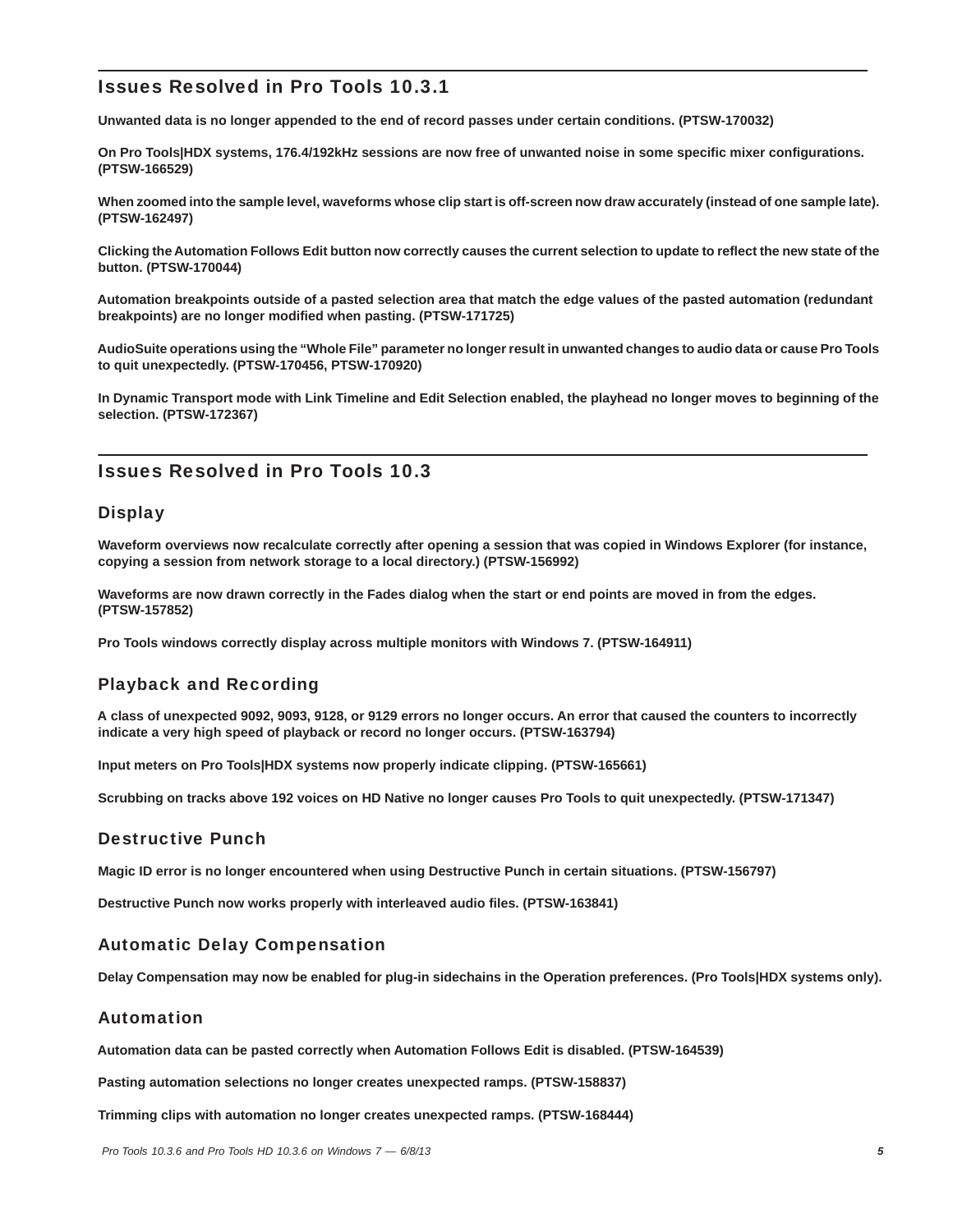**Automation trimming is now limited such that the lowest value can be trimmed up only to the maximum possible value, and the highest value can be trimmed down only to the minimum possible value. (PTSW-167044)**

**Spurious -9155 (automation too dense) errors have been resolved. (PTSW-158618)**

**Performance has been improved in Continuous Scroll mode when using the "All tracks in Volume view" key command Option + "-" (minus) (PTSW-163652)**

**Pro Tools no longer quits unexpectedly when coalescing volume automation to clip gain. (PTSW-164914)**

**Clip gain positions are no longer affected by the padding amount in Compact Audio dialog. (PTSW-163745)**

# Editing

**Nudging audio within a region no longer affects audio on undisplayed alternate playlists. (PTSW-138403)**

**Using the Object Grabber to duplicate one or more clips to a different location on the same track(s), either to the insertion point or by dragging, now correctly results in only the copied clips being object-selected, and not the originals. (PTSW-167253)**

**Elastic Audio Commit works correctly when there are tempo changes in the session. (PTSW-165797)**

# Plug-Ins and Processing

**Audio sync issues when rendering clip gain on clips with crossfades have been resolved. (PTSW-170425)**

**The Right-Click menu is now available for making the input (sidechain) active or inactive. (PTSW-166221)**

**Key input (sidechain) menu text is now italicized when made inactive with the Control-Command key command. (PTSW-166219)**

**Do To All and Do To Selected are now available for Key input menu active / inactive state.**

**Mod Delay III correctly recalls tempo sync settings on session open. (PTSW-165514)**

**Mod Delay III follows tempo changes correctly in Sync mode. (PTSW-165607)**

**Mod Delay III note value buttons work correctly in stereo link mode. (PTSW-166842)**

**Native Instruments Kontakt no longer causes Pro Tools menus to become grayed out. (PTSW-166474)**

**An error in "ViewsUOSWindow.MacCarbon.cpp Line 1817" no longer occurs with several third party plug-ins. (PTSW-168032)**

# System Usage Window

**The CPU Usage meter now displays CPU cycles required for communication with the HD Native and HDX PCIe cards. The meter is more accurate than before with these systems.** 

# MIDI

**MIDI data selection is now correctly based on the displayed location of the data, which is dependent on the "Display Events as Modified by Real-Time Properties" preference. (PTSW-161895)**

**MIDI CC data now displays correctly when the "Display Events as Modified by Real-Time Properties" preference is changed. (PTSW-142253)**

**Selecting notes with the marquee in Notes or Velocity view, after having done so in a previously opened session, will no longer cause crashes. (PTSW-164990)**

**A new preference has been added on the MIDI pane under Delay for External Devices: Notes and Controllers. When enabled, Pro Tools applies Delay Compensation to MIDI notes and MIDI controller data. This is helpful when monitoring external MIDI devices outside of Pro Tools.**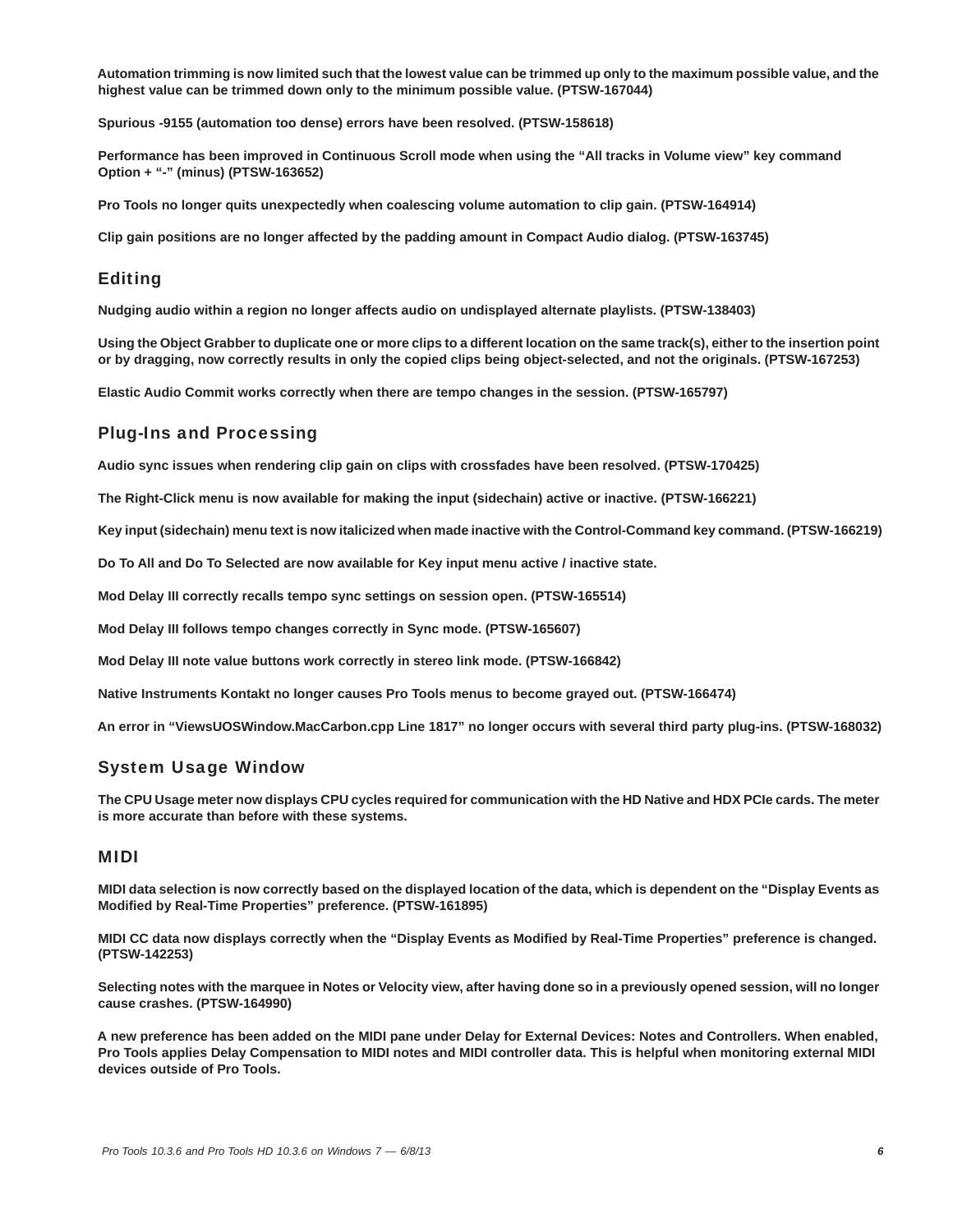# Control Surfaces

**The handling of ICON-specific session data has been optimized to improve performance of the Save Session command. (PTSW-164767)**

**On ICON worksurfaces, the LFE channel is available in 5.1 mode on the touchscreen surround panner. (PTSW-136779)**

**On ICON worksurfaces, when using the EQ III AAX plug-in, the "Q" knob for LF and HF bands in the EQ section now adjusts Q in bell mode correctly. (PTSW-165549)**

# Video and Synchronization

**All Satellite Link and Video Satellite systems now stop on the same location when rewound to the beginning of the session. (PTSW-161241)**

**Media Composer now stops in sync when Pro Tools is recording. (PTSW-161353)**

**Pro Tools stops sending timecode when a played selection ends. Devices receiving timecode stop correctly when Pro Tools stops. (PTSW-151199)**

**Locating from a 9-pin controller now reliably updates Pro Tools location. (PTSW-163261)**

**Spurious timecode values are not sent during certain transport command sequences. (PTSW-167405)**

# **Compatibility**

Avid can only assure compatibility and provide support for qualified hardware and software configurations.

*For the latest compatibility information—including qualified computers, operating systems, and third-party products—visit the Avid website (www.avid.com/compatibility).*

# iLok USB Smart Key and Pro Tools Authorization

### **An iLok must be connected at all times while running Pro Tools**

Pro Tools requires that an iLok with the appropriate authorizations be connected to the computer at all times. Do not remove the iLok while running Pro Tools 10.x. If the iLok is removed while Pro Tools is running, one of the following will occur:

Pro Tools displays a dialog giving you the following choices:

- Reinsert the iLok and click Save. Pro Tools saves the session and then quits.
- Click Quit. Pro Tools closes the session without saving and then quits.

 $-$  or  $-$ 

Pro Tools displays a dialog giving you the following choices:

- Reinsert the iLok and click OK to continue working in Pro Tools.
- Click Cancel. Pro Tools closes the session without saving and then quits.

#### **Pro Tools does not recognize iLok connected to USB3 ports (PTSW-158204)**

Texas Instruments USB3 controllers are currently incompatible with iLok generation 1 & 2 USB dongles. iLok dongles connected to a Texas Instruments USB3 controller will not be recognized by Pro Tools or the iLok.com web site. Connect any iLok dongles to USB2 ports instead.

#### **When installing Pro Tools, the PACE installer may cause a reboot before Pro Tools 10 can be installed (PTSW-152529)**

When installing Pro Tools, certain PACE copy protection components must be installed first that require a reboot. If these components are already installed—for example, if you are installing Pro Tools 10 over an existing Pro Tools installation—these components are not re-installed and no reboot is required.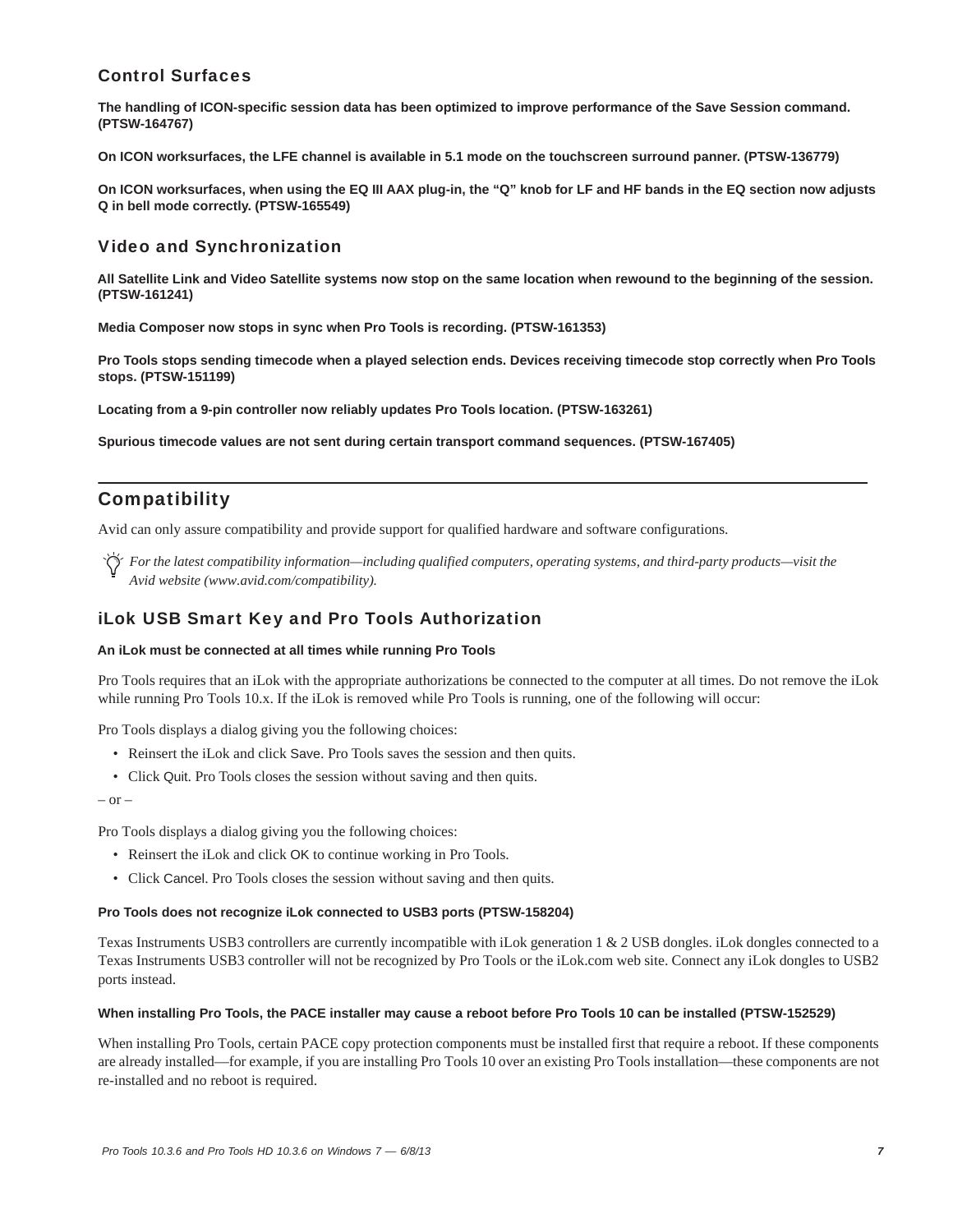### **Installing 9.x device drivers after installing Pro Tools 10 causes PACE driver incompatibility (PTSW-153187)**

If you install version 9.x device drivers after installing Pro Tools 10, older PACE InterLok drivers will overwrite the newer Pro Tools 10 PACE License Support drivers. This will cause errors when Pro Tools launches and may result in the device not being recognized. If this occurs, uninstall the version 9.x device drivers, run the PACE License Support installer (available at http://www.ilok.com), then install the Pro Tools 10 device drivers.

# Plug-Ins

# **Plug-Ins Now Available in AAX Format**

With Pro Tools 10.3.3 and higher, the following plug-ins are available in AAX format and installed with Pro Tools:

- $\bullet$  InTune (DSP & Native)
- Eleven (DSP & Native): If you currently own the Eleven plug-in (.dpm version) the new AAX version is installed.

# **Mixer and Elastic Audio plug-ins from lower versions of Pro Tools are not compatible with Pro Tools 10 (PTSW-136983)**

The Mixer and Elastic Audio Plug-ins from lower versions of Pro Tools are not compatible with Pro Tools 10.x. If you encounter an error indicating that these plug-ins are corrupted please re-run the Pro Tools 10 installer to ensure that the correct plug-ins are installed.

# General Compatibility

# **Automatic Update Notification will not connect through a proxy server that requires authentication (108837)**

Software Updater will not find an active Internet connection when behind a proxy server that requires authentication to gain Internet access. To work around this, the client machine with Software Updater needs to be moved out from behind the proxy or the proxy needs to allow HTTP access via port 80 without requiring authentication.

# **Aero causes errors at lower HW Buffer sizes (103563)**

With Aero enabled in Windows, Pro Tools will not play back without errors at HW Buffer sizes of 128 and below. Turn off Aero if you want to use lower HW Buffer sizes.

#### **On systems with Avid Mojo and Magma Expansion Chassis, changing track output assignments takes a long time (102062)**

If your Pro Tools system uses a Mojo and a Magma PE6R4 expansion chassis, changing track output assignments can take between 4–8 seconds with a 24-bit, 96 kHz session. Pro Tools systems with a Mojo and other expansion chassis may also exhibit this behavior. In contrast, changing track input assignments, as well as deactivating and reactivating a track occurs almost immediately.

# **When installing Mbox family drivers, a warning appears indicating that there is not enough space available on the DVD drive (PTSW-158731)**

When installing Mbox drivers, if you encounter a warning that not enough space is available on the DVD drive, you can temporarily disable your DVD drive, install the drivers, and then re-enable the DVD drive.

# **To disable the DVD drive:**

- **1** From the Start Menu, Right Click on Computer.
- **2** Choose Manage.
- **3** Click Device Manager.
- **4** Expand the DVD/CD-ROM drives by clicking the reveal triangle.
- **5** Right-Click on the DVD drive that appears.
- **6** Choose Disable.

# **VENUE FWx for FOH Rack, Mix Rack and SC48 is not supported in Pro Tools 10 (PTSW-151588)**

The initial release of Pro Tools 10 does not offer driver support for the VENUE FWx FireWire Option card compatible with VENUE FOH Rack, Mix Rack and SC48. Customers with these systems should continue to use Pro Tools 9 until further notice.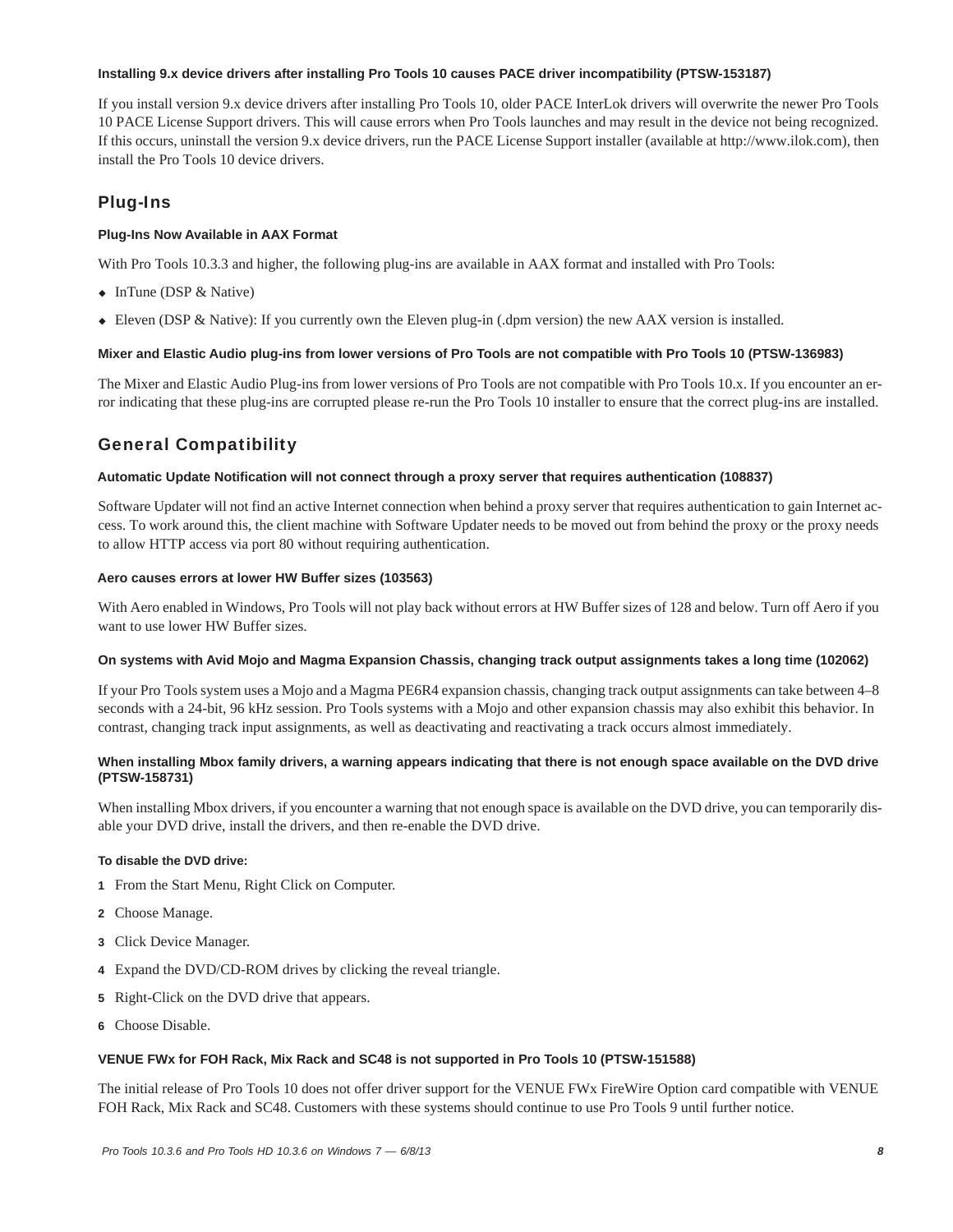### **VENUE systems with two HDx Option cards may not be recognized by Pro Tools HD Native systems (PTSW-142834)**

If a second HDx Option card is installed in a VENUE system, it may cause both HDx cards not to be recognized by Pro Tools on HD Native. A single VENUE HDx Option card is recognized properly by Pro Tools on HD Native, so for consistent performance it may be necessary to de-install the second HDx card.

# HyperControl Support

Pro Tools 10.3.3 and higher add HyperControl support for the M-Audio Axiom AIR Mini 32 keyboard.

# Support for Gobbler Collaboration and Backup Tool

Pro Tools 10.3.3 and higher add integrated support for Send to Gobbler workflows. Gobbler is a cloud-based backup, transfer, and collaboration tool for managing audio projects and their media assets. Pro Tools integrates with Gobbler to send Pro Tools sessions and audio files to collaborators over the Internet. When installed, the Gobbler application can be configured to scan your system to locate and automatically back up your Pro Tools sessions and associated media files. If you do not have an account, you can create one for free.

Pro Tools lets you send your Pro Tools session and associated media with Gobbler using the Send to Gobbler command (File > Send To > Gobbler). You can also send individual audio files using the Share With Gobbler command in either the Pro Tools Bounce To Disk dialog or the Export Selected dialog.

For more information about using Send To Gobbler and Share With Gobbler commands in Pro Tools, refer to the Pro Tools Reference Guide.

For more information about Gobbler, visit www.gobbler.com.

# Known Issues

The following sections document known issues you may encounter when using Pro Tools 10.3 and Pro Tools HD 10.3, along with workarounds if they exist.

*For known issues specific to any of the software options for Pro Tools HD, see the Satellite Link Read Me, the Video Satellite Read Me, or the Video Satellite LE Read Me.*

# General Pro Tools Issues

# **Clicking on a Pro Tools window that may be visible will not always bring Pro Tools to the foreground, especially if a process is running in Pro Tools (such as Bounce to Disk)**

If Pro Tools is not the foreground application, you can bring it to the foreground by doing one of the following:

- Click the Pro Tools icon in the Windows Taskbar.
- Press the Start+Tab keys to bring the Pro Tools application to the front.

# **Pro Tools does not launch (58531)**

Pro Tools will not launch if hardware drivers are not installed or if there are no Inputs or Outputs set in the Control Panel for your audio interface. If Pro Tools does not launch, be sure the drivers for your audio interface were installed before Pro Tools installation. For M-Audio and some third-party interfaces, if the drivers are already installed, go to the Control Panel for your audio interface and make sure either the Analog or S/PDIF Inputs and Outputs are enabled.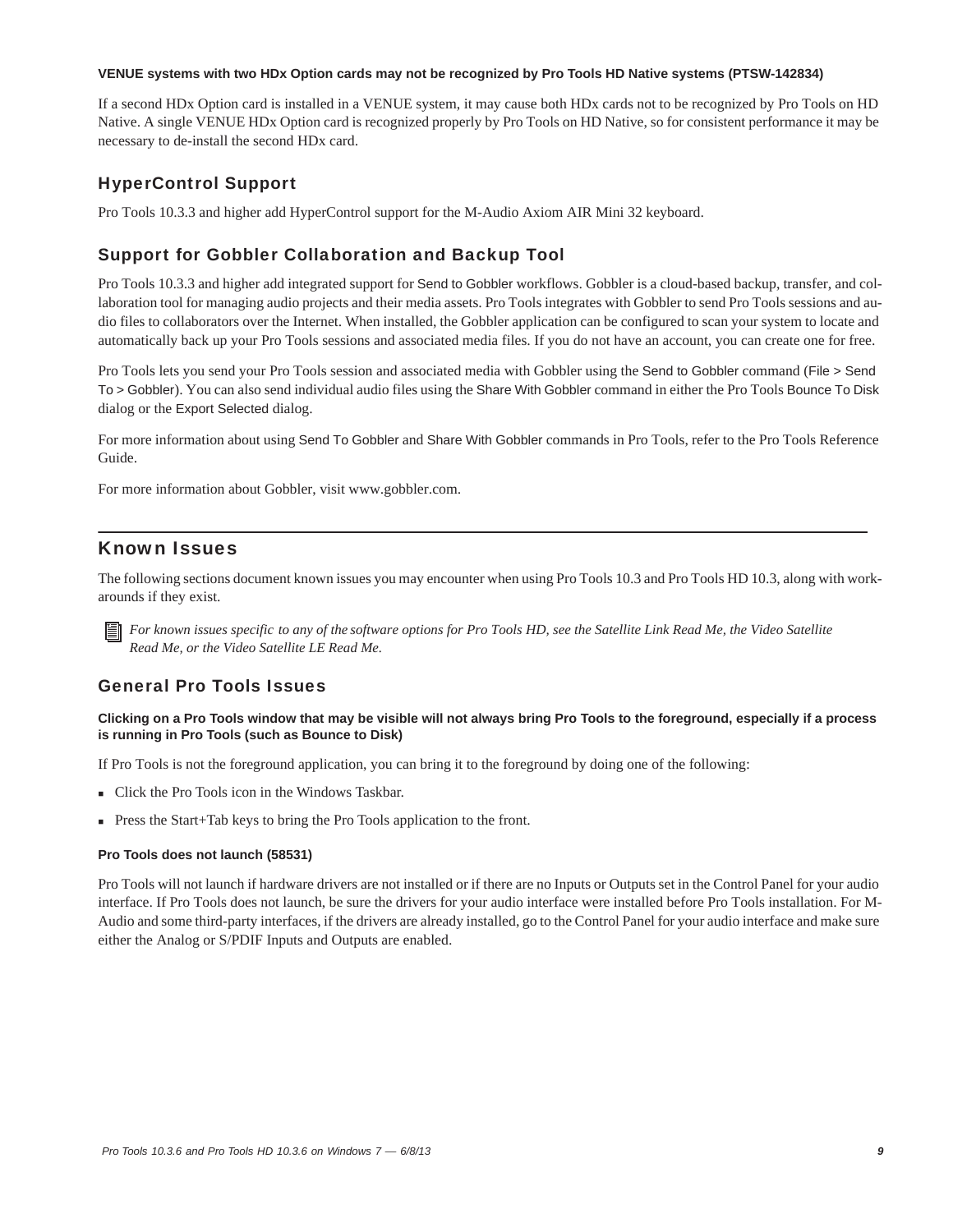### **Session templates retain I/O settings and some preferences, display settings, and window layouts (111605)**

Pro Tools session templates retain the I/O settings and some of the preferences, display settings, and window layouts from the system on which the template was created. Consequently, created a new session based on a template restores several session properties from the original system. These properties are retained by Pro Tools until you change them or another session or template is opened that replaces them. This also means that if a new blank session is created after using a template, the properties from the template will be used for the new session.

The properties retained from templates include default track height, view settings, window size and position, and I/O Setup. You can update templates by making the desired changes, using the File > Save as Template command (be sure to select the "Install template in system" option), and then selecting the template you want to replace.

# **Trying to load a session from an unmapped network drive results in the error: "Pro Tools application has stopped working" (PTSW-125913)**

When trying to load a session from an unmapped network drive, the error "Pro Tools Application has stopped working" will occur. To avoid this problem, be sure to map the network drive to a drive letter, set up the drive as transfer volume, and then open the session.

# **Synchronizing to external clock with a different sample rate from the session results in the following error: "The current playback engine does not support a sample rate of 44.1 kHz" (PTSW-127065)**

In certain circumstances, attempting to synchronize to an external clock that has a different sample rate than the session may result in the following error: "The current playback engine does not support a sample rate of 44.1 kHz." If this happens, correct the sample rate mismatch and re-select the correct clock rate.

# **Default drive defragmenting task corrupts audio files (PTSW-47104)**

If Pro Tools is allowed to sit open and idle after 12:00 AM on Wednesdays, Windows will run a scheduled disk defragmentation task at 1AM which can result in corrupted session or audio data. Avid recommends either disabling the scheduled disk defragmentation task or making sure Pro Tools is not open if a scheduled disk defragmentation task is pending.

# **Windows 7 Systems do not support double-clicking to launch Pro Tools session or installer on external FireWire HFS+ drive (PTSW-35457)**

On Windows 7 systems, if the session or installer is located on an external FireWire HFS+ drive, you cannot double-click on it to launch the session or installer. To launch a Pro Tools session located on an HFS+ drive, launch Pro Tools first, and then use the Open Session command in the File menu to open your session. For Pro Tools installation, copy the installer onto an internal drive, and run the installer from there.

#### **Session Notes dialog frequently appears when opening sessions (PTSW-163563)**

The Session Notes dialog frequently appears when opening sessions, but only reports that some paths are unavailable. You should be able dismiss the dialog and playback the session without incident, but you may want to check your I/O Setup to insure that only valid paths are configured.

# **Windows erroneously reports that Pro Tools has stopped responding**

Clicking on the splash screen while Pro Tools is launching can result in a Windows error stating that Pro Tools has stopped responding. Pro Tools is actually still loading normally and will finish launching if you just don't do anything or if you click "Wait for the Program to Respond."

### **Using the Save Copy In command to save to session formats lower than Pro Tools 10 converts all audio for sessions with interleaved files (PTSW-152737)**

When saving a Pro Tools 10.x session that has a mix of interleaved and non-interleaved (multi-mono) audio files to a lower session format (such as Pro Tools 7–9 ".ptf"), all audio files are converted (even if they are not interleaved).

# **Opening sessions created with Pro Tools 7.4 or lower (PTSW-47133)**

When opening sessions created with Pro Tools 7.4 or lower in Pro Tools 8.0 or higher, all waveform overviews are recalculated. This is because Pro Tools now features 16-bit waveform overviews, so all old 8-bit overviews will need to be recalculated. This recalculation only needs to happen once.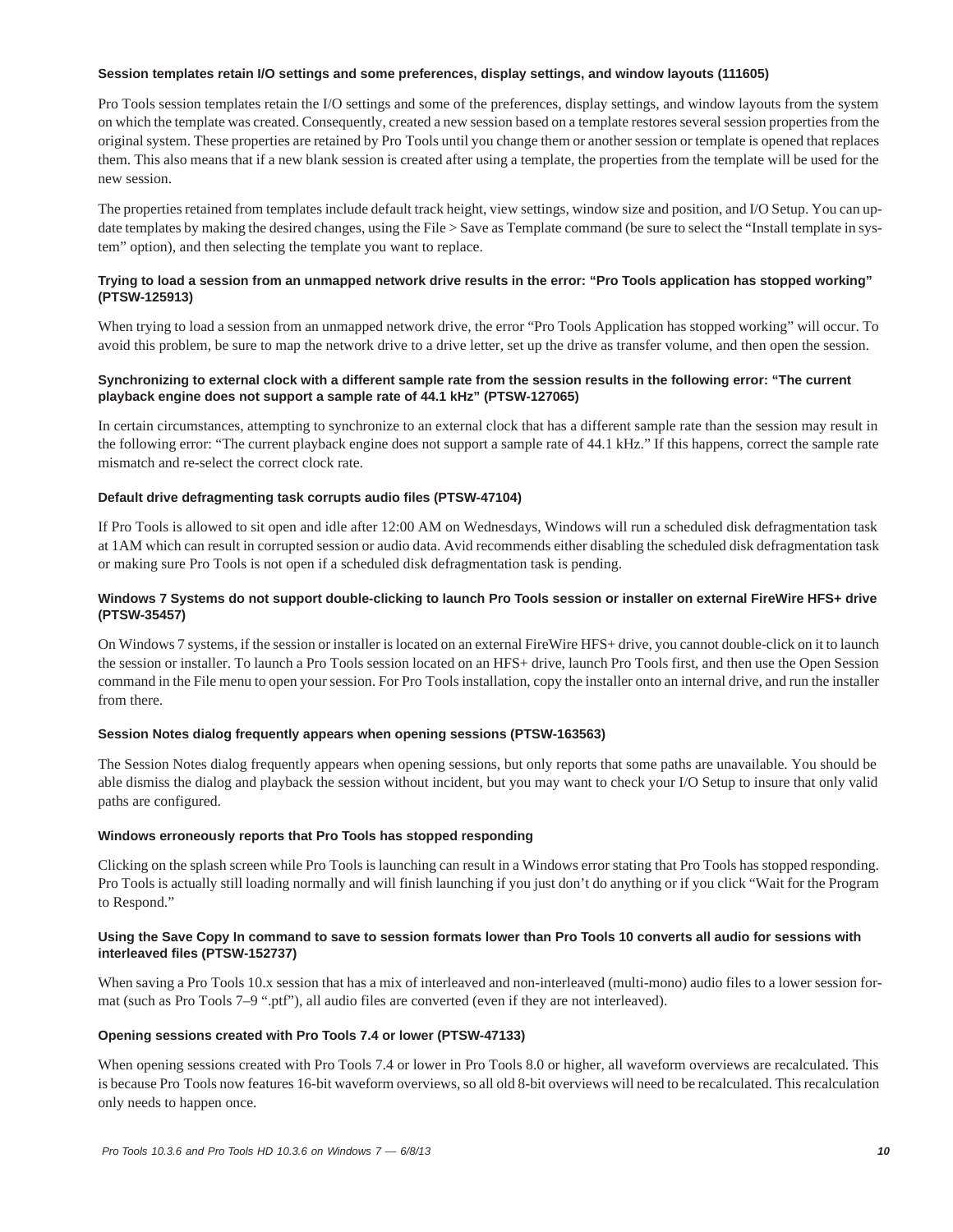# **Automation is replaced instead of overlaid when using Adjust Session Start Time to Match Source Start Time when importing session data (PTSW-149273)**

Automation can sometimes be replaced instead of overlaid when using Adjust Session Start Time to Match Source Start Time when importing session data. This issue may occur if the source session start time (of the session being imported) is earlier than the current session start time. This issue can be avoided if you instead import the session data from the session with the later start time into the session with the earlier start time. You must also not enable the Adjust Session Start Time to Match Source Start Time option, and select Maintain Absolute when prompted.

### **Waveform overviews disappear after editing metadata from the Workspace browser (PTSW-153258)**

If you edit metadata from the Workspace browser, audio waveform overviews may disappear from the Edit window. If this occurs, recalculate the waveforms or close and reopen the session. To avoid this issue, edit metadata from the Project browser instead of the Workspace browser.

# **Start+L launches the Switch Admin User prompt instead of nudging cursor to the left (PTSW-17100)**

Start+L Key launches the Switch Admin User prompt instead of nudging the cursor to the left. As a workaround, enable Keyboard Focus (A...Z) and use the L key.

### **CPU Usage Limit may be reached when Error Suppression is enabled (PTSW-50339)**

When enabling Error Suppression at CPU Usage Limit 85% or higher, it may be possible to overload your computer to a point at which it is no longer recoverable. To avoid this state, keep your CPU Usage Limit set to 80% or lower when Error Suppression is enabled.

### **Screen redraw may slow down at higher CPU Usage Limit settings when RTAS Error Suppression is on (PTSW-50069)**

In some cases, you may experience a slowdown in screen redraw or background CPU tasks when RTAS Error Suppression is engaged and the CPU Usage Limit is set to 85 percent or above. If you encounter this behavior while using RTAS Error Suppression, open the Playback Engine Dialog and lower the CPU Usage Limit by 5 to 10 percent.

### **Scrubbing audio is offset by the overall system delay when Automatic Delay Compensation is enabled (PTSW-150138)**

With Automation Delay Compensation enabled, when scrubbing audio the output is offset by the overall system delay (displayed in the Session Setup Window). Large system delays cause a noticeable offset. To avoid this issue, you can disable Automatic Delay Compensation when you want to scrub audio for editing.

# **DestructivePunch may not behave correctly when using Automatic Delay Compensation (PTSW-157282)**

When using the Maximum amount of Delay Compensation, DestructivePunch may not behave correctly. To avoid this issue, do not use DestructivePunch with system delays over 4,096 samples at 48 kHz, 8,192 samples at 96 kHz, or 16,384 samples at 192 kHz.

# **Audio clips on tick-based tracks do not play at the correct tempo after opening a Reason song with a different tempo (PTSW-34086)**

Audio clips on tick-based tracks do not play at the correct tempo after opening a Reason song with a tempo that is different from the one in your session. To correct this, make any tempo change via the Conductor track or the Manual Tempo input and the clips will play back correctly.

#### **–9128 or –6031 DAE errors when using Sibelius 7 as a ReWire client with Pro Tools (PTSW-148554 and PTSW-149809)**

If you encounter –9128 or –6031 DAE Errors when using Sibelius 7 as a ReWire client with Pro Tools, try increasing the Hardware Buffer Size to 1024 samples in the Pro Tools Playback Engine (Setup > Playback Engine).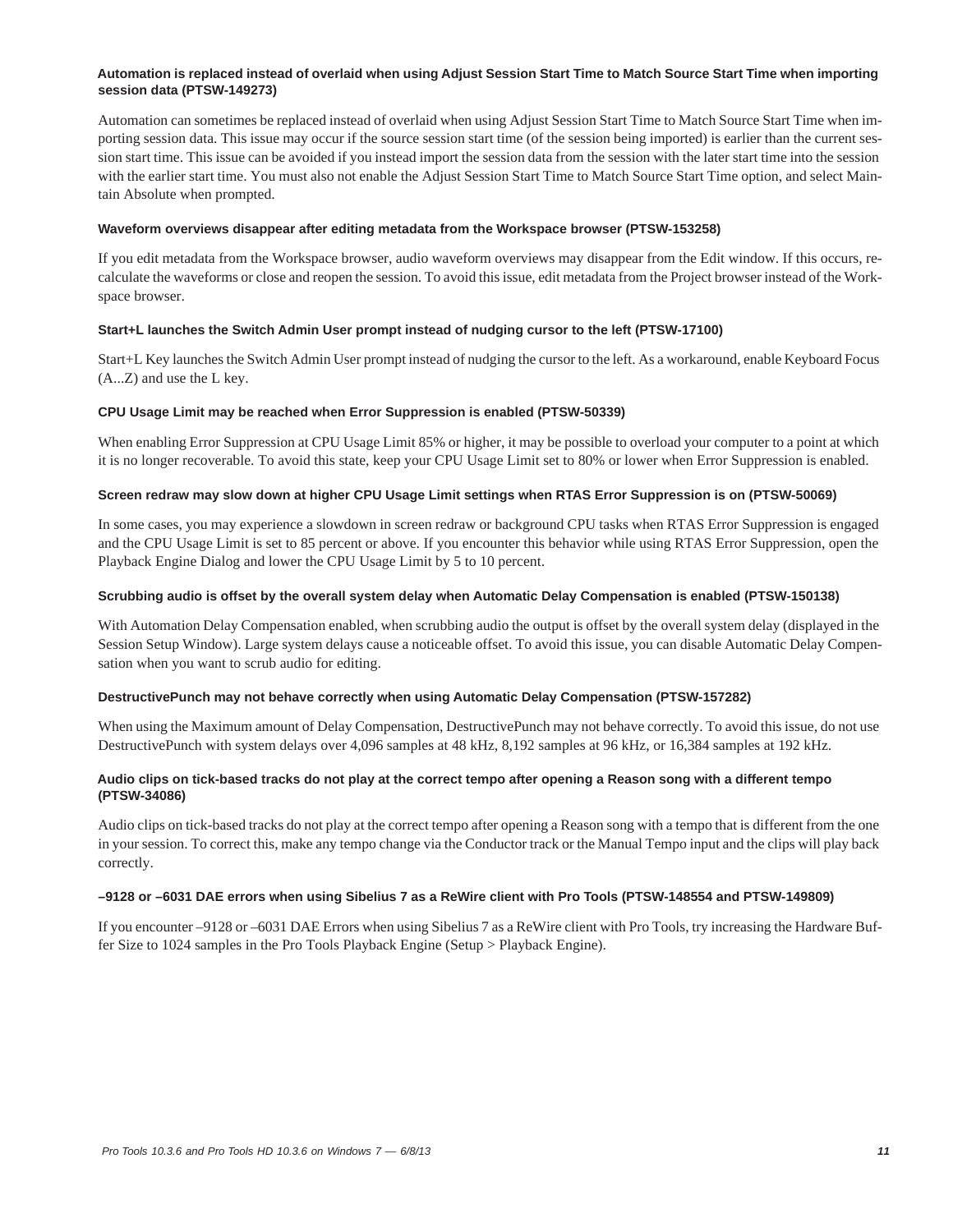### **Cannot run Reason or Record as ReWire clients if they have not first been launched and set up as a standalone application (PTSW-133070)**

Reason and Record need to be launched and setup as a stand-alone applications before running them as a ReWire clients with Pro Tools. Do the following:

- Launch Reason or Record in stand-alone mode and follow the on-screen instructions.
- Quit Reason or Record.
- Launch Pro Tools and insert Reason or Record as a ReWire plug-in on an audio, Auxiliary Input, or Instrument track.

#### **Scrub does not work when Input Only monitor mode Is active and a track Is record-enabled (59380)**

When Input Only Monitor mode is active and another track is record enabled, tracks will not scrub.

#### **When importing audio from a network share, "file is unreadable" or other errors occur (PTSW-149570)**

When importing an audio file from a network share using the Import Audio dialog or a direct shortcut to the share, Pro Tools may display an error such as "The audio file is unreadable by Pro Tools" or "The mp3 cannot be imported because Quicktime is not installed," even though QuickTime is installed on the system. If this occurs, map a drive letter to the network share and use the drive letter in the Import Audio dialog to navigate to the audio file.

### **Importing MP3 or MP4 files without QuickTime installed (PTSW-61863)**

If Pro Tools has been run on a system on which QuickTime was not present, but then QuickTime is installed later, there is the possibility that Pro Tools has indexed QuickTime files as "Unknown." These files will remain as unknown even after QuickTime has been installed. If this occurs, either delete DigiBase Database files and try again, or navigate in the browser to any "Unknown" QT file and select "Update Database for Selected."

Conversely, if Pro Tools has been run on a system with QuickTime present, but then QuickTime is uninstalled, there is the possibility that QuickTime files have been indexed as known audio file types that can no longer be understood by Pro Tools since QuickTime is now absent. If this occurs, delete all database files and try again.

### **Pro Tools is not compatible with surround audio in QuickTime movies (67350, 67351, 67353)**

QuickTime 7 introduced the ability for QuickTime movies to have surround audio. Currently, Pro Tools is not compatible with Quick-Time movies that have more than two channels of audio. Pro Tools cannot import from, or bounce to, multi-channel QuickTime movies. Also, the audio in multi-channel QuickTime movies is not recognized in the Workspace browser.

### **Some QuickTime audio formats cannot be imported (58792, 73064)**

The audio from QuickTime movies with Apple Lossless or AMR audio compression cannot be imported into Pro Tools. Use QuickTime Pro or another application to convert the audio to another format prior to import.

### **Apple lossless codec is not supported for Bounce to QuickTime Movie (75224)**

Pro Tools 7.3 and higher does not support the Apple Lossless audio codec. Choosing it from the Bounce to QuickTime Movie Audio Compression dialog will result in a movie without usable audio.

#### **Bounce window appears to freeze during Bounce to Disk (PTSW-132540)**

With some Pro Tools audio interfaces (such as Eleven Rack) and some M-Audio devices (such as Fast Track Pro), the Bounce window appears to freeze during Bounce. While the window appears to not be working, but in fact the Bounce will complete successfully if you allow it enough time to finish. To avoid this issue entirely, make sure that your audio interface is not selected as the default output device in the Windows control panel.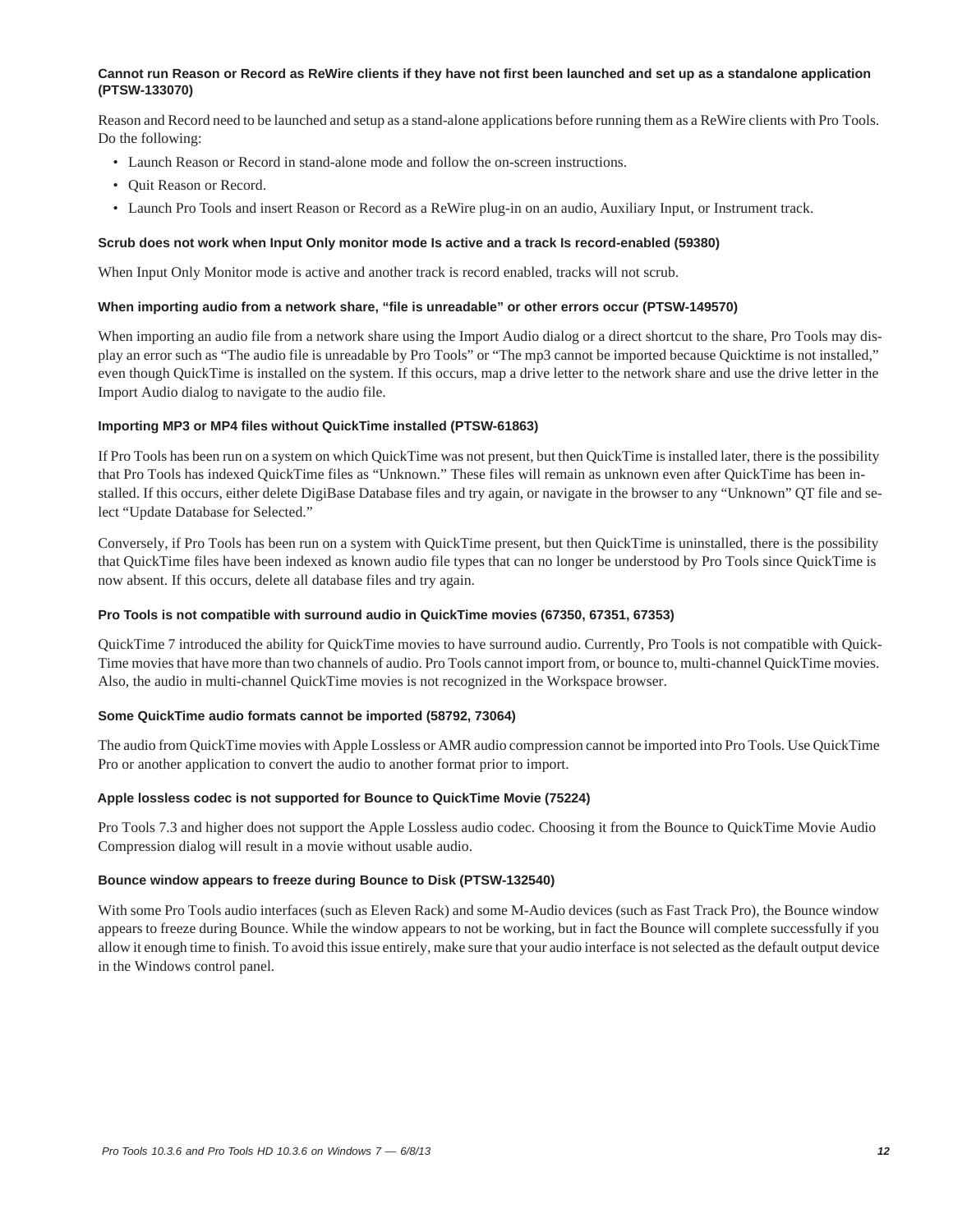### **Issues with Kensington mouse and drivers**

The following may occur when using a Kensington mouse with Pro Tools:

- Alt key sticks when Zooming (61823)
- Stuck Shift Key (62376)
- Stuck Control Key (61830, 62066, 61980, 61988, 62348, and 62559).

To clear stuck keys, press them again. If problems continue, try removing the Kensington drivers.

### **Accessing Playback Engine after opening a recovered session (54319)**

A recovered session from the "Session File Backups" folder must first be saved with a new session name before it is possible to access the Playback Engine dialog.

# **Error message "Could Not Complete Your Request because the System Cannot Find the File Specified (2)" (50454 and #50457)**

This message can appear while logged into a non-administrative account and doing either of the following:

- Performing destructive AudioSuite processing
- Locking files in the Workspace browser

This is possibly because the audio file has read-only permissions. In order to correct this, you must be able to log into an administrative account in Windows and change the permissions of the audio file so you have full read and write access to the audio file. If you do not have administrative access of the computer, then you must either contact the administrator of the computer to resolve this problem, or use the File > Save Copy In command to create a copy of the session with all of its audio files.

#### **Recalculating overviews while logged into a non-administrative account (50537)**

Recalculating overviews of audio files while logged into a Non Administrative account may cause the following error in the Task window in Pro Tools: "Access denied. (5)." This is probably caused by the audio files having read-only permissions.

In order to correct this, you must be able to log into an administrative account in Windows and change the permissions of the audio file so you have full access to the audio file. If you do not have administrative access of the computer, then you must either contact the administrator of the computer to resolve this problem, or use the File > Save Copy In command to create a copy of the session with all of its audio files.

#### **Performing commands that require saving a session on a non-administrative account (53335)**

When logged in as non-administrative user, and opening a session which was copied from CD-ROM (or external hard drive) onto the system, executing any command which causes Pro Tools to save the session will cause the Access to be denied. To resolve this problem, first save the session using File > Save As or File > Save Copy In.

# **Groove Templates (43997)**

Pro Tools will be unable to retrieve custom Groove Templates that are saved in an incorrect directory. Groove Templates should be saved only within the "Grooves" folder.

### **Clip Groups can be dragged to tracks in Playlist view even though Clip Groups are not supported in Playlist view (PTSW-152707)**

It is possible to drag a clip group to a track in Playlist view even though clip groups are not supported in Playlist view. Normally, when switching to Playlist view from another track view, any clip groups on that track are automatically ungrouped. While clip groups dragged to tracks in Playlist view may appear to work properly, it is recommended that you ungroup them while in Playlist view to ensure proper behavior.

#### **Importing tracks with Import Session Data clears the Undo queue (51775)**

It is documented in the Pro Tools Reference Guide that importing tracks through Import Session Data clears the Undo queue. More specifically, the Undo queue gets cleared when Main Playlist Option is set to "Import - Replace existing playlists." The Undo queue does not get cleared if the option is set to "Import - Overlay new on existing playlists" or "Do Not Import."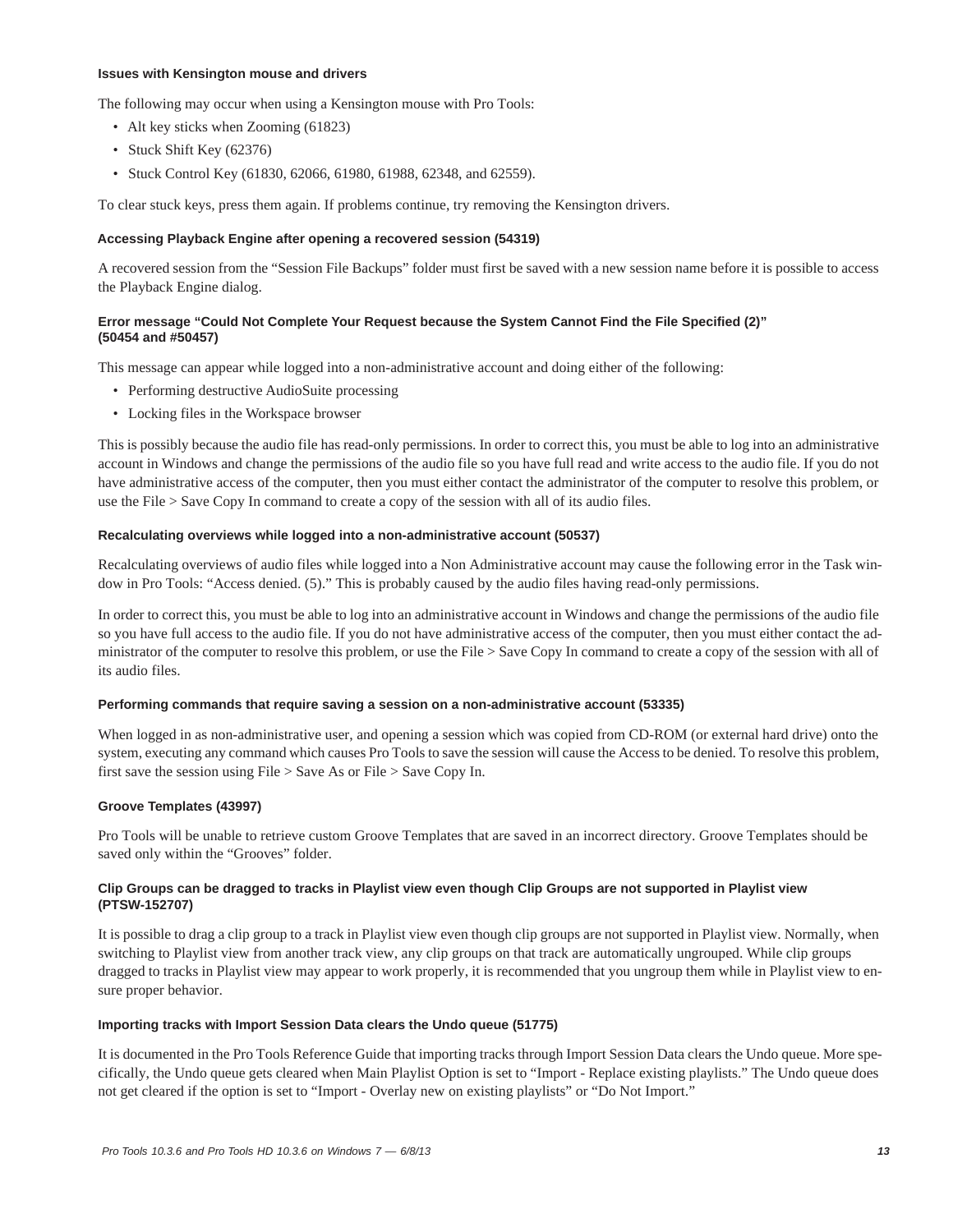### **Intermittent Shuttle Lock commands ignored (47155)**

Shuttle Lock commands are occasionally ignored. Click once on the Transport pop-up and the functionality will return.

### **Automation window update when writing automation (PTSW-46747)**

When writing automation on Volume, Pan, and so on, the corresponding buttons in the Automation window provide no indication that automation on the related control is being written. You will need to observe the automation buttons on tracks in Mix or Edit windows to see an indication that automation is being written.

### **With the Pro Tools Web browser, links to external sites do not work as expected (PTSW-145325)**

In the Pro Tools Web browser, navigating to external sites using links from Avid web pages (such as links to social networks like Facebook and LinkedIn) may not work as expected. For the sake of security, the Pro Tools Web browser is restricted to avid.com pages. If you want to browse sites other than avid.com, or share avid.com pages with friends, use the Launch Page in External Browser feature to view the page in your default Web browser and navigate from there.

### **If you connect to Gobbler successfully, then quit Gobbler, Pro Tools continues to show connection to Gobbler (PTSW-175495)**

If you connect to Gobbler while Pro Tools is running, and then quit Gobbler while Pro Tools is still running, Pro Tools does not recognize that you have quit Gobbler. If you quit Gobbler while Pro Tools is running, you will have to launch the Gobbler application independently of Pro Tools.

# **If you sign into Gobbler after launching Pro Tools, it may be necessary to retry the connection to Gobbler (PTSW-174742, PTSW-175516)**

If you launch and sign into Gobbler after you have already launched Pro Tools, when you try to connect to Gobbler (by choosing the Setup > Connect to Gobbler or File > Send To > Gobbler commands, or by using the Share With Gobbler option in the Bounce To Disk or Export Selected dialogs), you may need to click Connect more than once to make the connection to Gobbler. To avoid this issue, launch and sign into Gobbler before launching Pro Tools.

# Pro Tools|HDX Systems

# **Pro Tools does not play back when an invalid sync source is selected on SYNC HD (Word Clock or AES/EBU) (PTSW-156651)**

When attempting to initiate playback, playback will fail if a SYNC HD is connected to an HDX card and an Avid audio interface with no connections to either the word clock or AES/EBU ports. Ensure that the clock is set to a working clock source to resolve this issue.

# **In Avid DigiTest, the reported slot number may not correspond to the physical slot number in the computer (PTSW-155373)**

In Avid DigiTest, the slot number reported for Avid HDX cards starts from 0 on up. For example, "Slot 1" does not necessarily correlate to the first physical slot in the machine. If you have an Avid HDX card that is having problems, match the Serial Number ID on the back of the card with the Serial Number ID displayed on the Slot Info page in Avid DigiTest.

# **Audio stops in certain circumstances with multi-card Pro Tools|HDX systems (PTSW-158701 and PTSW-157600)**

Signal routing issues are known to occur with Pro Tools|HDX systems on HP Z800 Workstations. To resolve these issues, run HP Performance Advisor software after installing Pro Tools, and load the Avid optimized settings.

# **Corrupted audio when bus recording (signal inverts every 8 samples) (PTSW-158063)**

HP Z800 workstations can drop samples while recording when an HDX card is present in PCIe Slot #3 (connected to the Southbridge). This recording problem is resolved by updating the HP Z800 to the latest BIOS (3.54). Use the HP Performance advisor to update your machine before or after installing your Avid HDX card(s).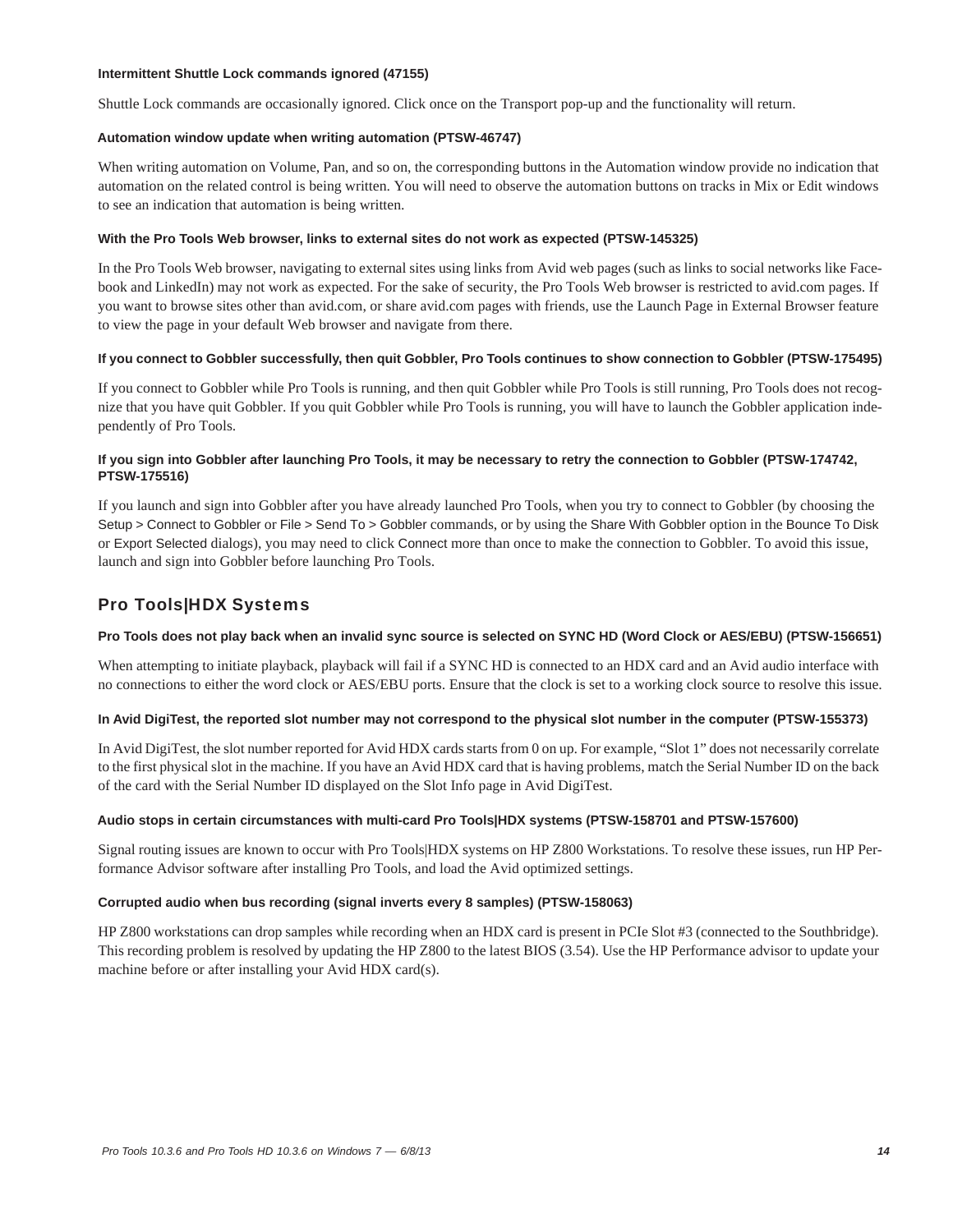# Pro Tools|HD Systems

# **Unable to open sessions created with Pro Tools 7.4 or lower that use the maximum available DSP in Pro Tools 10.x (111490)**

Since the surround mixer plug-in is installed by default with Pro Tools 10.x, some stereo sessions that use mono output paths may use a different DSP allocation than in Pro Tools 7.4 and lower. Older sessions that use mono output paths and use all of the available DSP and may not open in Pro Tools 8.0 or higher. The workaround is to remove the surround mixer plug-in from the "Plug-Ins" folder and move it to the "Plug-ins (Unused)" folder so Pro Tools does not use the surround mixer to build your mixer. This should make the necessary DSP available to open the session.

# HD Native Systems

# **Audible pops and clicks when changing buffer sizes (PTSW-125715)**

Pops and clicks may occur when changing the Hardware Buffer Size (H/W Buffer Size) in the Playback Engine dialog while monitoring live audio through HD Native hardware. Avid recommends not changing the Hardware Buffer Size while monitoring live audio to avoid this problem. If you must change the Hardware Buffer Size while monitoring live audio, be sure to lower the monitoring volume to avoid any possible damage to your speakers.

# I/O Setup

# **I/O Setup files can be saved with illegal characters when Enforce Mac/PC Compatibility option is not enabled (60730)**

When importing I/O Setup files (.pio files) from Mac sessions that were not saved with the Enable Mac/PC Compatibility option enabled, files that have illegal characters are not converted successfully—illegal characters do not get replaced with an underscore.

# **Master Faders assigned to mapped output busses function only on that specific bus, not for the output channel as a whole (PTSW-127517)**

Because a Master Fader works on a bus, not on an output path or output channel, there may be certain configurations in which the level sent to the physical I/O is not reflected on any meters in the Pro Tools application. If the configuration includes overlapping output paths or has multiple busses assigned to a single output path, the overall signal level from these combined sources (including any clipping indication) will only be displayed on the interface itself. You can avoid using multiple output paths or output busses simultaneously by routing your sources to a single mapped output bus and assign a Master Fader to that.

# **Overlapping outputs are not supported for AFL/PFL (PTSW-128167)**

While Pro Tools I/O Setup lets you select overlapping outputs for AFL/PFL monitoring, overlapping outputs are not supported for AFL/PFL monitoring. For example, if paths A 3–4 overlap the main path A 1–2, even though you can select paths A 3–4 for AFL/PFL monitoring, you won't hear anything when monitoring AFL/PFL on paths A 3–4. You can avoid this problem by using non-overlapping paths for AFL/PFL monitoring.

# File and Disk Management

# **Auto-saving with external hard drives that have little free space can result in data loss (PTSW-32369)**

When recording to hard drives that do not have much free space available and when the Auto-Save preference is turned on, it is possible to completely fill your record drives, and cause data loss. While this occurrence is rare, it can also result in external drives that will fall offline and not be able to used on the Windows system. It is recommend that you do not allow your record drives to become completely full, and that you manually back up your projects on a regular basis.

# **Pro Tools unable to relink to audio files and fade files that have illegal characters when Enforce Mac/PC Compatibility is not enabled (PTSW-57355)**

A Pro Tools session is unable to relink to audio files and fades that have illegal characters if the session was copied without the Enable Mac/PC Compatibility option enabled. The workaround is to open the DigiBase Project Browser and manually relink each file by Unique ID.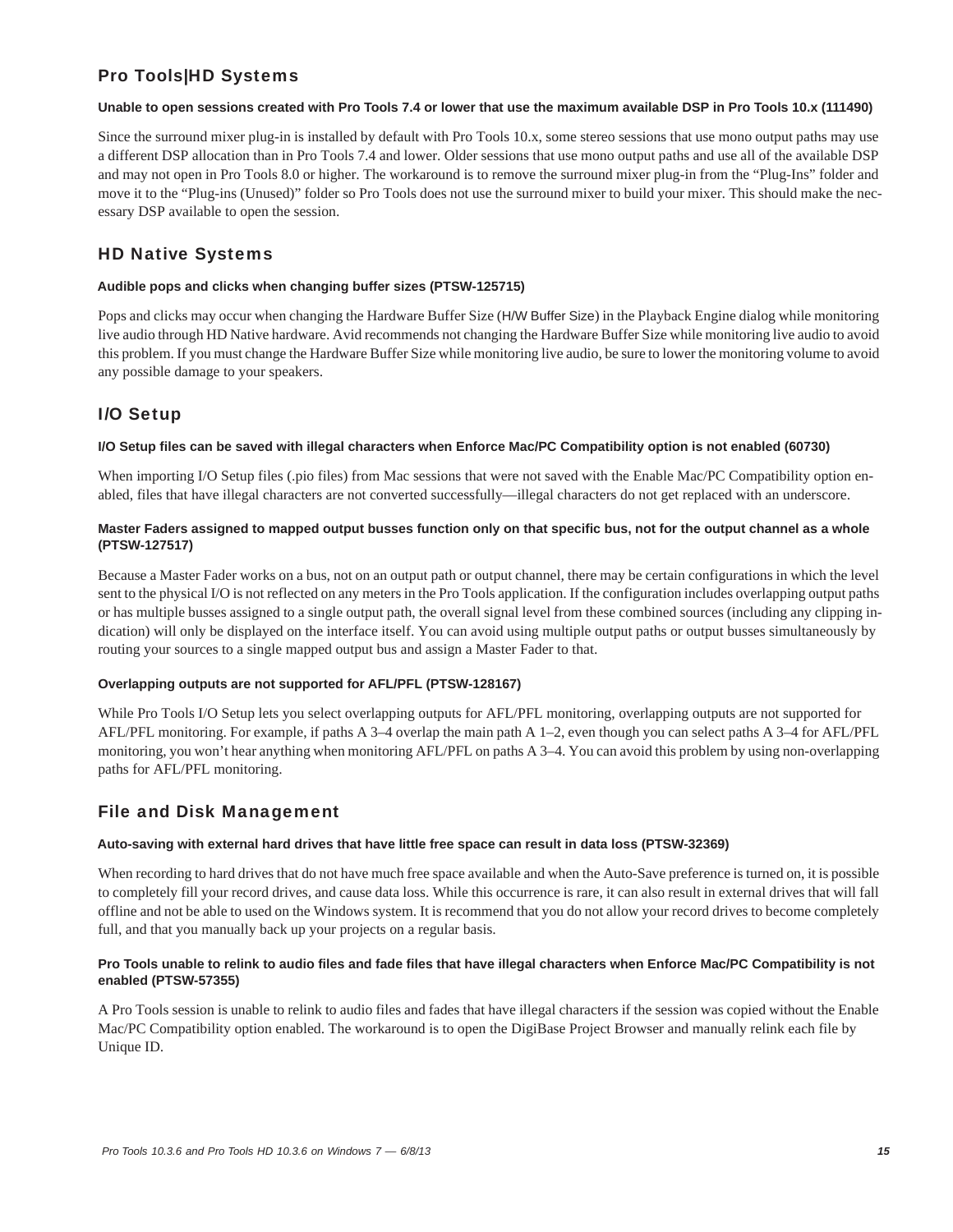# **Exporting interleaved BWF files from Pro Tools 10 and importing into Pro Tools 9.0.x and lower may cause Pro Tools to quit unexpectedly (PTSW-151579)**

When exporting any greater-than-stereo multichannel interleaved WAV (BWF) files other than 5.1 from Pro Tools 10 and then importing them into Pro Tools 9.x or lower, Pro Tools quits unexpectedly. To avoid this problem, export audio files for import into lower versions of Pro Tools in another file format (such as AIFF or multi-mono).

### **Unable to open Mac sessions from Workspace if title's illegal characters were converted to underscore symbols (60243)**

You will not be able to open a Mac session from the Workspace if the session name contains illegal characters that were converted to underscores. The workaround is to open the session using the File > Open command.

### **Missing files when opening a session that was saved using Save Copy In with Preserve Folder Hierarchy option (74454)**

The Preserve Folder Hierarchy feature is designed so that sessions with media split between multiple volumes can be easily moved between systems while retaining folder hierarchy. In order for media files to be automatically found, manually copy or create a folder at the root level of each volume with the session name that contains the Audio Files or Video Files folder. Or, manually relink to the missing files at their current location.

### **Multiple files with the same name do not relink properly when Save Copy In command is used with Preserve Folder Hierarchy option (79868)**

When saving a session copy with Preserve Folder Hierarchy checked, files with the same name may not relink properly when using Manual Relink. When opening the session copy, use Automatically Relink to locate the correct files. If the session has already been opened using Manual Relink and some files are still offline, select Relink Offline in the Project Browser to manually relink the remaining files.

### **System crash on startup with Mac-formatted FireWire drives (45288)**

After installing MacDrive, mount Mac formatted FireWire drives only after Windows has finished starting up. Starting up with FireWire drives powered on after installing MacDrive causes a system crash.

### **Disk management when using Mac-formatted drives (45459)**

You must disable the MacDrive service in order to convert or re-format an HFS+ FireWire drive to NTFS format.

#### **Loss of sharing information when unmounting drive from Pro Tools Workspace (46273)**

Information relevant to the Shared Folders and Permissions for a given drive, or the folders within it, is lost when a drive is unmounted from within a Pro Tools workspace.

#### **Sluggish performance when a mapped network drive becomes unavailable (44420)**

When using Pro Tools, make sure all mapped networks are present and available. If your computer is mapped to a network drive that becomes unavailable, Pro Tools may become sluggish.

#### **Missing files when opening a session created by a lower version of Pro Tools (37572)**

When opening some sessions created by a lower version of Pro Tools, some files may be missing. You should be able to relink these files in the Relink window by Name and Duration. In some cases Match Format may not result in found links.

### **"Access Violation" on playback of read-only sessions**

Pressing play in a session recently restored from CD-ROM may result in a dialog stating "Access Violation." This happens if the session (and its audio files) are marked with the Read-Only flag. If you do not know how to remove the Read-Only flag from your files, please consult Windows Help.

#### **Unable to create a session when navigating through the Windows 7 Libraries directory (PTSW-133266)**

When creating a session in Pro Tools, if you navigate to the location where you want to save the session through the Windows 7 Libraries directory path, you will be unable to create the session. To avoid this problem, navigate to the location where you want to save the session through another directory path, such as Drive:\Users\User Name\My Documents\... .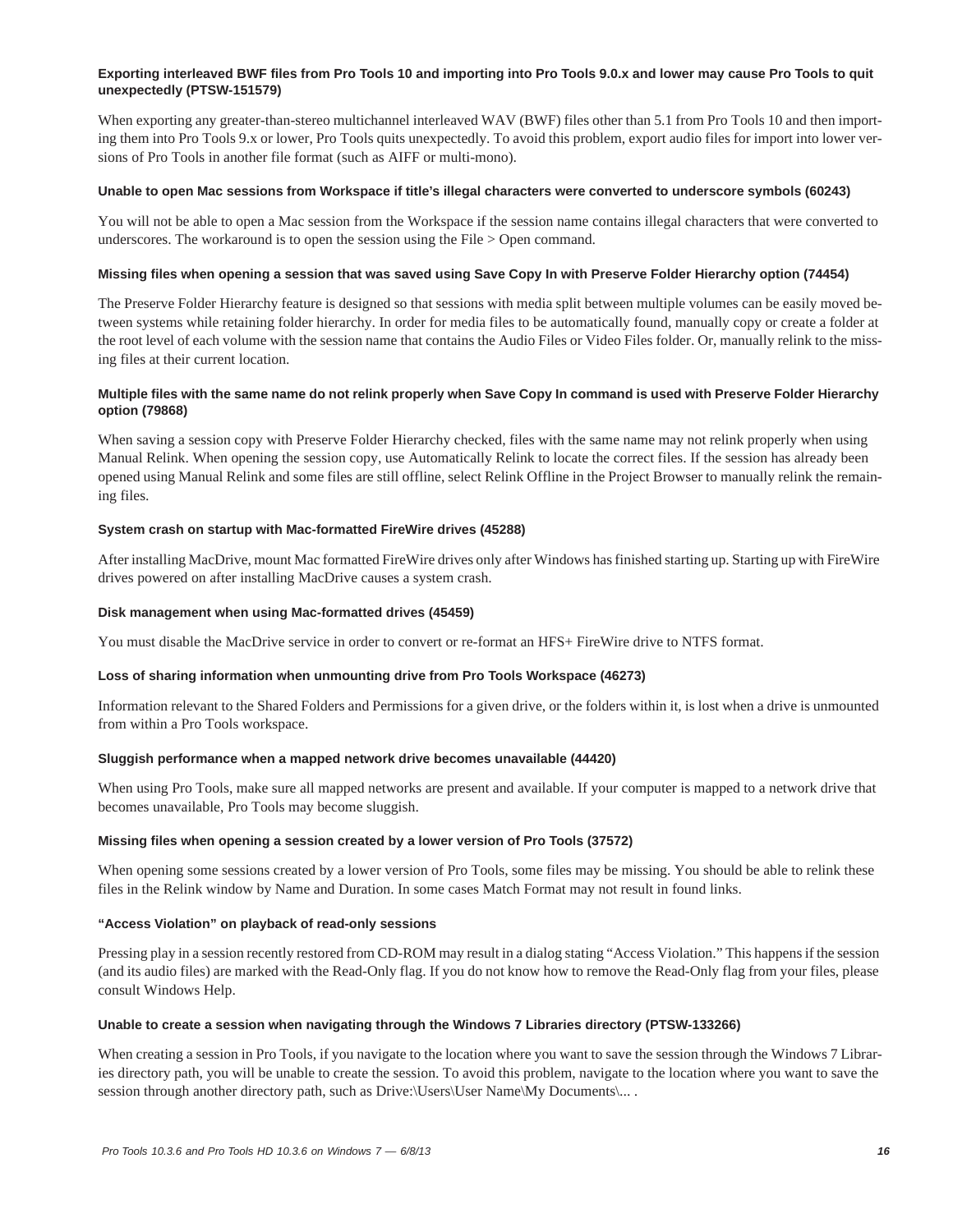# Elastic Audio

# **When opening legacy sessions (Pro Tools 9 and lower) in Pro Tools 10, any rendered Elastic Audio clips are automatically rerendered (PTSW-139989)**

Rendered Elastic Audio clips created in legacy sessions need to be re-rendered for use in Pro Tools 10. Re-render of these files occurs automatically when the session is opened in Pro Tools 10.

# **Fades on Elastic Audio-enabled tracks may not regenerate when opening sessions created with Pro Tools 10 in Pro Tools 9.0.x (PTSW-152949)**

When saving a copy of a Pro Tools 10 session to v7-v9 and opening the copy in Pro Tools 9.x, some fades might not be regenerated even if you select the option to re-generate fades without searching. If this happens, closing and re-opening the session causes the missing fades to regenerate.

# **Changes to Elastic Audio algorithms in Pro Tools 8.0 (109141)**

Several changes have been made to Elastic Audio signal processing in Pro Tools 8.0. In some cases, you may notice improvements with timing accuracy of events when time warping audio using the Polyphonic algorithm. In other cases, you may notice sustained low frequency content sounds smoother when time stretching using the Rhythmic algorithm. The X-Form algorithm was upgraded as well, and exhibits better pitch coherency on certain polyphonic audio sources. While the aim was to improve sonic performance, it is important to note that sessions using Elastic Audio processing can sound different when played in Pro Tools 8.0 than the same sessions did in Pro Tools 7.4. To reproduce Elastic Audio processing identical to Pro Tools 7.4, you can replace Elastic Audio version 8.0 with version 7.4 and commit your audio tracks if necessary. Note that version 7.4 does not support Elastic Pitch.

# **Change between Pro Tools 7.4 and 8.0 in how Transient and Warp markers affect sound quality (PTSW-20012)**

Both the Polyphonic and Rhythmic Elastic Audio algorithms rely on transient analysis to achieve optimal fidelity and timing accuracy. Reducing event sensitivity, and consequentially removing Analysis or Warp markers, may adversely affect the sound quality and timing of elastic clips. Conversely, an overabundance of Analysis markers or Warp markers, can also adversely affect sound quality. For best results, make sure that Analysis markers are reasonably correct vis a vis the musical events in an audio clip. Note that to achieve the highest sound quality, the Polyphonic algorithm in Pro Tools 8.0 and higher is more reliant upon Analysis markers than in Pro Tools 7.4.

# **Unusual audio "warble" with Polyphonic Elastic Audio (103038 and #108845)**

In some cases, some audio that is being processed with the Polyphonic Elastic Audio algorithm may sound "warbly." If this occurs, try adjusting the Window Length control in the Polyphonic Elastic Audio Plug-in window until the warble goes away. If you are opening a session that previously used the default Window Length setting in Pro Tools 7.4.x, which was 30 ms, a recommended starting point would be 40 ms. 40 ms is also the new default parameter value for the Polyphonic Elastic Audio algorithm in Pro Tools 8.0.

# **Real-Time Elastic Audio tracks do not show accurate waveforms (98343)**

When using Elastic Audio Real-Time Processing, Pro Tools displays the varispeed waveform in Waveform view no matter which algorithm you are using. This is done because all of the Elastic Audio processing is done in real-time and the waveform is a prediction of what it will sound like. Switching to Rendered mode will give you an actual representation of the audio as rendered by the algorithm you are using

# **Maintaining phase coherency with Elastic Audio pitch processing (106002)**

When there is Elastic Audio Pitch processing enabled on a track, switching from Polyphonic, Rhythmic, or X-Form to Monophonic or Varispeed can disrupt phase coherency. To preserve phase coherency in this case, be sure to clear all Elastic Audio Pitch processing from the track before switching to the Monophonic or Varispeed algorithm.

# **Certain audio files cannot be calculated or cleared of Elastic Analysis in Workspace browser (89026)**

There are some rare cases where a file will have a file suffix of a file format supported by Elastic Audio (either .WAV or .AIF), but the Pro Tools Workspace Browser will not allow calculation or clearing of elastic analysis. The browser menu items Calculate Elastic Analysis and Clear Elastic Analysis will be greyed out. In these cases, the file may actually be in a non-supported format. To check the file's format, look at the Format column in the Workspace browser. If a file format other than WAV or AIFF is shown (such as QuickTime), then the file cannot be calculated or cleared of elastic analysis. Note that these non-supported files can still be previewed in tempo, as well as elasticized once imported into a session.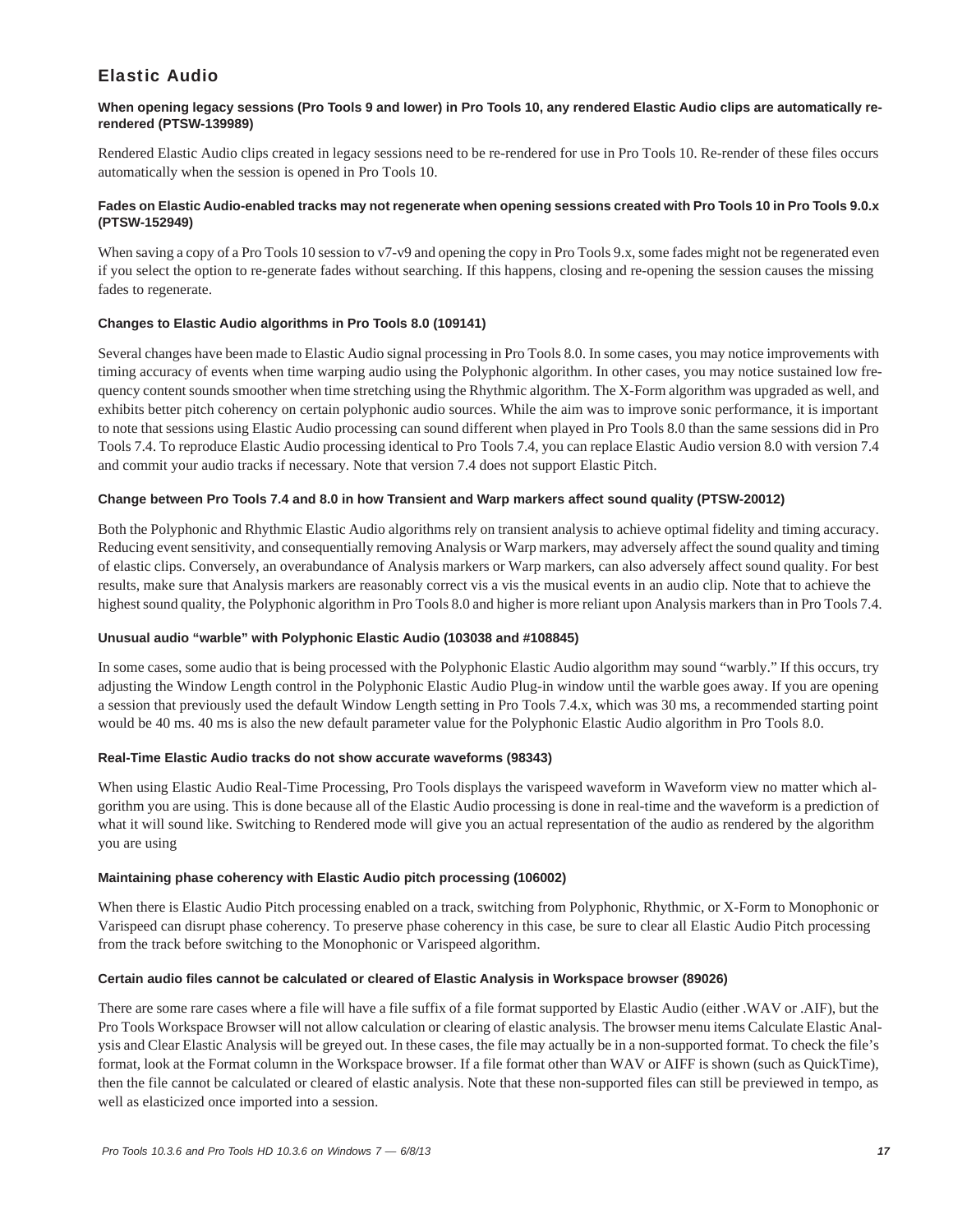### **Drift in an audio file may occur when using Elastic Audio and the Monophonic or X-Form algorithms (96151)**

Drift in an audio clip may occur when using elastic audio depending on how much the clips is expanded or compressed when using the Monophonic or X-Form algorithms. If you are using elastic audio with material that contains transient information in it that you would like to keep from drifting, you should use the Polyphonic or Rhythmic algorithms.

# **Tempo maps made from Bar|Beat marker generation in Beat Detective cause Clip Groups in Rendered mode to fall offline (97993)**

A tempo map made from Bar|Beat Marker Generation in Beat Detective will cause clip groups in Rendered mode to fall offline. The workaround is to make an edit to the offline clip and then toggle the Elastic Audio from rendered to real-time and then back to rendered.

### **Default Input Gain preference is only for Elastic Audio imported at session tempo (96725)**

The Default Input Gain preference in the Elastic Audio section of the Processing Preferences page is for Elastic Audio Imported at Session Tempo only. This preference option will not function unless Preview in Context is enabled in Workspace, and/or "Drag and Drop from Desktop Conforms To Session Tempo" is enabled in the Processing Preferences page.

### **Displayed timebase is incorrect after importing Elastic Audio tracks (111299)**

The incorrect timebase is displayed after importing Elastic Audio tracks to existing tracks with opposite timebase. You will need to manually select the correct timebase for the affected tracks.

### **Elastic Audio clips on Playlist lanes are not rendered (111882)**

In Playlists View, any Elastic Audio clips on Playlist lanes are not rendered (waveform is "off-line") when changing the track's Elastic Audio processing from Real-Time to Rendered.

# **Clip Groups containing Elastic Audio are not recognized as Elastic if the Clip Group itself has not had any Elastic functions applied (92770 and #97107)**

If a clip group contains Elastic Audio inside it, but no Elastic Audio operations have been performed on the outermost level of the clip group itself, then the clip group will not register as Elastic Audio. When used to create a new track, the track will not automatically be Elastic Audio–enabled, and the elastic audio inside the clip group will be rendered using the default Elastic Audio plug-in for the session. As a workaround, add a warp marker to the clip group to force it to register as an elastic clip. Or, create an Elastic Audio–enabled track first, then add the clip group to it.

# **Cannot import Elastic Audio tracks with the Consolidate From Source Media option (96404)**

Use Copy from Source Media to import Elastic Audio tracks.

# **Timing inaccuracy in audio files converted from CAF and MP3 with Preview In Context enabled (111064)**

Audio files converted from CAF and MP3 with Preview In Context enabled can cause timing inaccuracies (gaps in the audio and innerclip asynchronous transients issues). This is inherent with compressed file formats.

# MIDI

#### **Sibelius does not launch when using the Send to Sibelius command (PTSW-24193)**

When you first install any of the supported Sibelius packages (Sibelius, Sibelius First, or Sibelius Student), the Send to Sibelius command in Pro Tools will return a false error stating that Sibelius is not installed in the system. To avoid this problem, launch Sibelius manually and create a score document. This will only needs to be done once, after which the Send to Sibelius command should function properly.

# **When using Import Session Data on a MIDI track with Real-Time Properties enabled and set to using diatonic transposition, transposition is based on the first key signature in the session only (PTSW-49297)**

When importing session data from a session that includes multiple key signatures and a MIDI or Instrument track with the "Transpose in Key" Real-Time property enabled, the transposition will be based only on the first key in the session. This can be corrected by toggling the Real-Time Properties off and on, at which point the diatonic transposition will be correct for each key.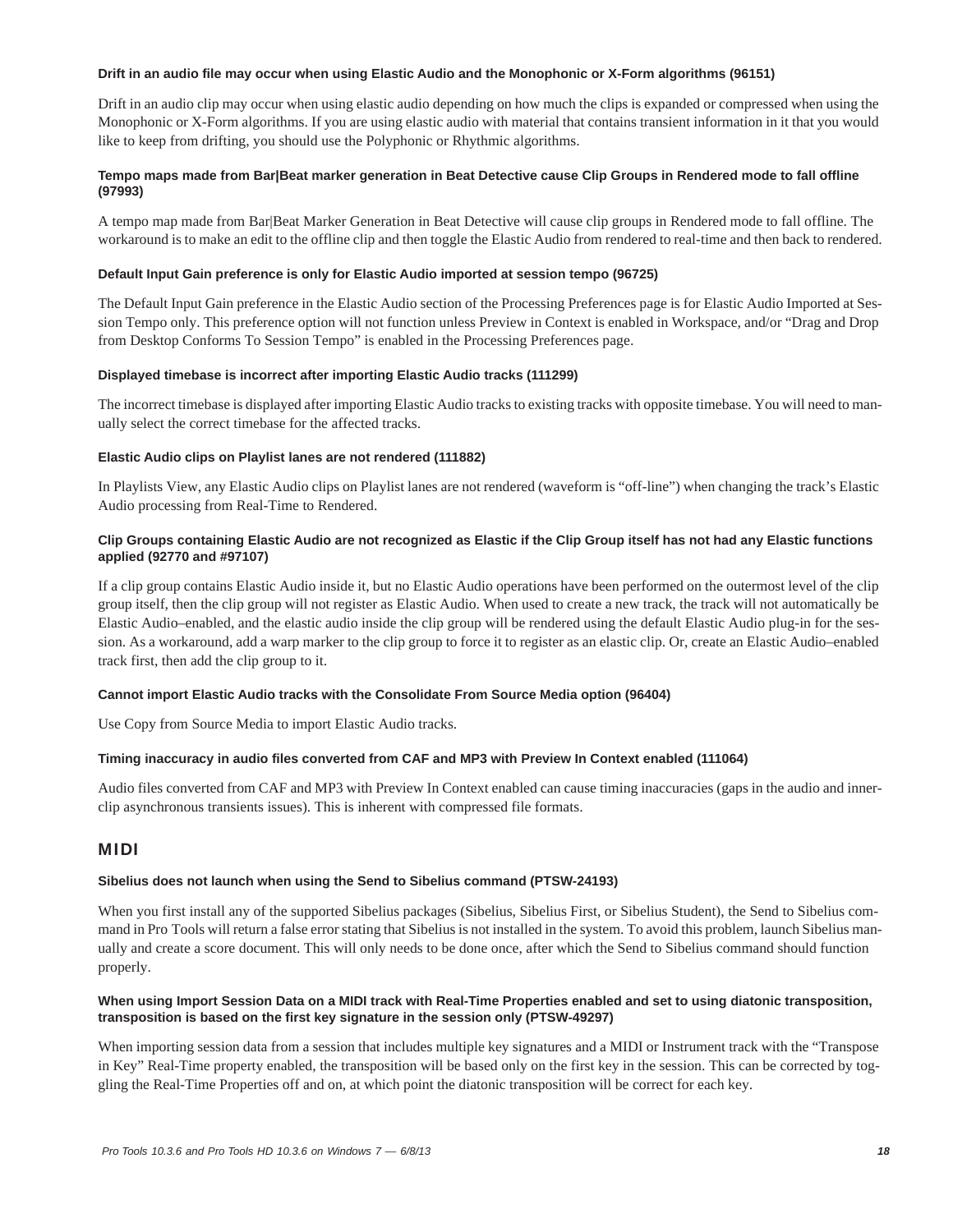### **Record-enabled MIDI or Instrument tracks play out of time when punching in (98835)**

With Delay Compensation enabled, the underlying data on MIDI or Instrument tracks plays out of time when attempting to punch-in to a record-armed MIDI or Instrument) track.

### **Unavailable MIDI input paths for MIDI and Instrument tracks are not indicated (PTSW-46839)**

The device or path name for MIDI Input on MIDI and Instrument tracks is not italicized and grayed out when opening a session on a system where the device or path are not actually present.

### **MIDI Type 1 files exported from Pro Tools 7.x and higher do not import correctly into Pro Tools 6.x (PTSW-59835)**

MIDI Type 1 files (SMF 1) exported from Pro Tools 7.x and higher are not imported properly into Pro Tools T 6.x. MIDI tracks are created correctly, but the MIDI clips are not placed in playlists. Instead, they are inserted in the Clip List only. The workaround is to drag the MIDI clips into the playlists.

# Plug-Ins

*For known issues about specific plug-ins, see the Audio Plug-ins Read Me.*

# **HD Pack, Massive Pack, Mbox Factory, and 003 Factory Plug-in bundle installers do not work on Pro Tools 10.x systems (PTSW-134351)**

If you install Pro Tools 10.x on a clean Pro Tools system, and then run HD Pack, Mbox Factory, or 003 Factory plug-in installers included with lower versions of Pro Tools (such as Pro Tools 8.0.4), they will not be able to install the bundled plug-ins as you might expect. Visit the Avid website (www.avid.com) to download the latest versions of corresponding installers included with the version of HD Pack, Massive Pack, Mbox Factory, or 003 Factory that you own. These installers have been updated to run on a Pro Tools 10.x system (as long as you have valid licences for each plug-in on your iLok).

# **Sessions saved in Pro Tools 10.0 or 10.1 with unlinked multi-mono plug-ins may open with the wrong plug-ins inserted (PTSW-163664)**

In some situations, sessions saved in Pro Tools 10.0 through 10.1 will open incorrectly. Sessions saved with unlinked, multi-mono plugins may open with the wrong plug-in on the track Insert. To resolve this issue, open the session in Pro Tools 10.2 or higher, re-insert the correct plug-in configuration if necessary, and then save the session.

# **Pro Tools quits on launch when loading plug-ins with Internet Explorer 8 and certain plug-ins installed (PTSW-3122)**

Certain plug-ins (such as AmpFarm, EchoFarm, and MDW EQ) use copy protection that conflicts with Internet Explorer 8. This can cause Pro Tools to quit unexpectedly when loading plug-ins on launch. Either uninstall Internet Explorer 8 or the specific conflicting plug-ins. You can also check for updated versions of plug-ins online.

# **Pro Tools stops working when opening sessions using Waves v7 plug-ins (PTSW-134007)**

If Pro Tools stops working when opening sessions containing Waves v7 plug-ins, you may need to change the OS options for decimal and digit division.

#### **To change the OS options for decimal and digit division, do the following:**

- **1** Go to Start Menu > Control Panel.
- **2** Select Region and Language.
- **3** Select "Format" (or the first tab)
- **4** Click Additional Settings.
- **5** Make the following changes:
	- Decimal symbol: . (dot)
	- Digit grouping symbol: , (comma)
	- List separator: , (comma)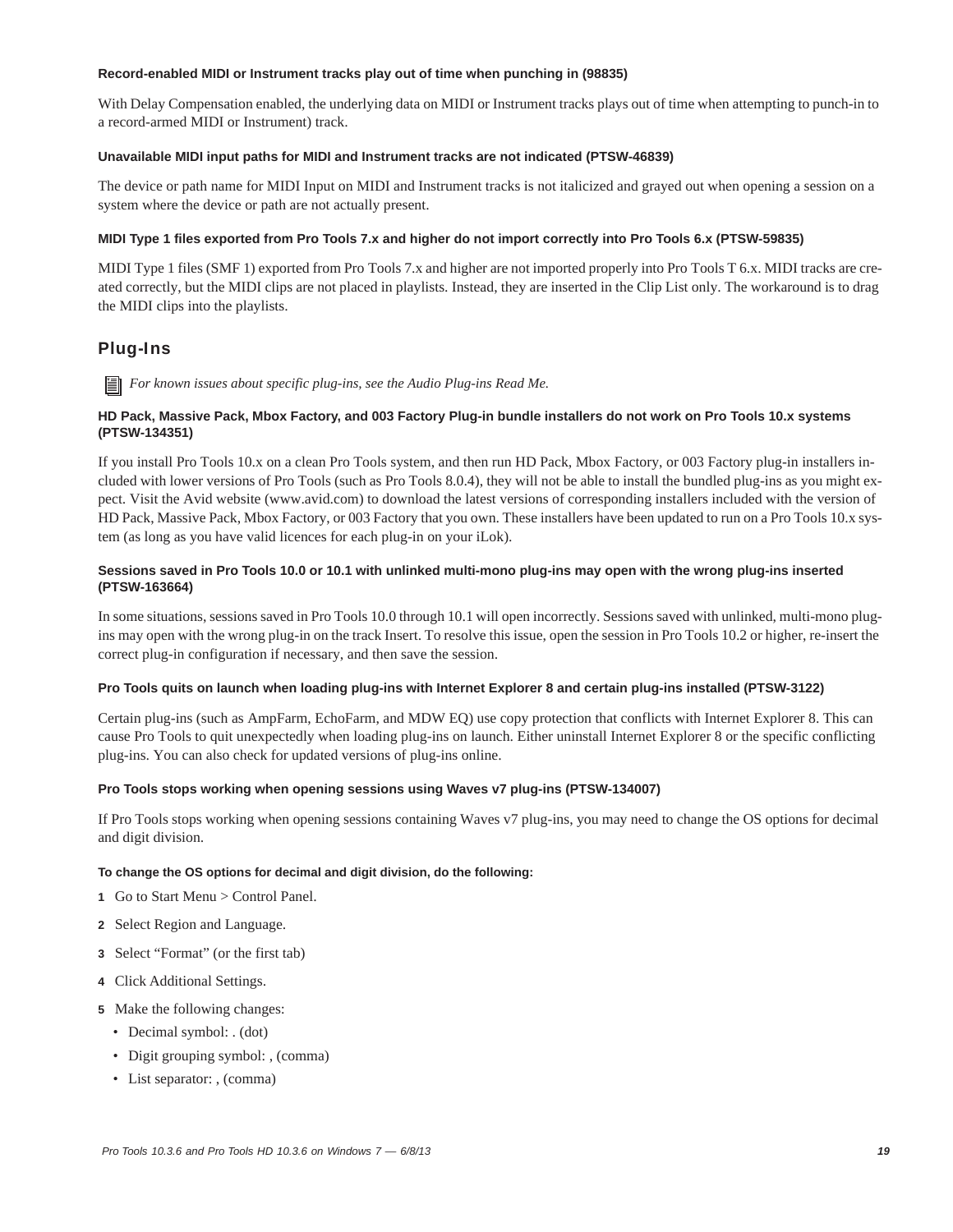### **AudioSuite and Clip Groups (PTSW-57457)**

AudioSuite plug-ins handle clip groups in the Clip List slightly differently than audio files. With audio files, an AudioSuite process can be applied to all copies of a unique audio file which appear in your session by selecting your target as Clip List in the AudioSuite plugin window and selecting Use in Playlist. However, if your target is set to Clip List in the AudioSuite plug-in window while you have a clip group selected, Pro Tools does not recognize the clip group as processable audio and will present a No Audio was Selected error. This is because a clip group is not treated as audio until it is actually used in a track.

### **To apply an AudioSuite process to all copies of a Clip Group in a session at once, do the following:**

- **1** Select the Clip Group to be processed.
- **2** From the Clip List menu, select Ungroup All. All elements of the group will remain selected.
- **3** Perform AudioSuite processing.
- **4** From the Clip List menu, select Regroup.
- **5** When prompted, select Modify to apply the AudioSuite Process to all copies of the Clip Group in the session, or Copy to apply it only to the selected Clip Group.

#### **Plug-in Find and Relink with file types not supported by Pro Tools (111704)**

Find and Relink will not be triggered by plug-ins in situations where plug-ins supporting Find and Relink are missing links to file types that are not natively supported by Pro Tools (such as REX files). To have full Plug-in Find and Relink support, the file types used in plug-ins must also be supported by Pro Tools.

#### **Software instrument does not emit sound when inserted on an Instrument track or Auxiliary Input (THP-157)**

Some software instruments will not emit sounds and will not play. If this occurs, manually assign a hardware input to the Instrument track or Auxiliary Input, and/or manually assign a MIDI output to the Instrument.

#### **MIDI outputs to some software synthesizer plug-ins are italicized in cross-platform sessions (54173)**

With some software synthesizers, MIDI output ports show up italicized when opening a session on a different computer platform than the session was created on until you re-assign the outputs.

#### **Pro Tools 9.0.2 or higher will not launch while loading Amp Farm plug-in (PTSW-135358)**

Pro Tools 9.0.2 or higher will not launch with Amp Farm 3.0 or lower installed. To avoid this situation, uninstall or manually remove the Amp Farm.dpm file from the Plug-Ins folder.

# **Using the Pro Tools 9.0.5 uninstaller also uninstalls Structure (PTSW-151154)**

When using the Pro Tools 9.0.5 Uninstaller to uninstall Pro Tools 9.x, the Structure plug-in is also uninstalled from your computer. To avoid this issue, do not use the Pro Tools 9.0.5 uninstaller. Select "Program and Features" in the Windows 7 Control Panel and select Avid Pro Tools for uninstall. Choose "Pro Tools Only" or "Pro Tools and Avid HD driver" for the type of uninstall. Do not select the third uninstall option as that will also remove Structure. If you encounter this issue, you will need to reinstall Structure after you install Pro Tools 10.

#### **Expired demo plug-ins**

Using a demo plug-in whose trial period has ended may result in an "Illegal Instruction Attempted" error within Pro Tools. Removing the expired demo plug-ins from your Plug-ins folder will rectify the situation.

#### **PACE InterLok plug-in authorization lost in NTFS boot drives with long names**

If your system contains one or more drive(s) formatted with NTFS, and which have drive names longer than 11 characters, corruption of InterLok plug-in authorizations may occur. In order to remedy this issue before corruption can occur, rename NTFS volumes to drive names that are 11 characters or less before installing or launching Pro Tools. Should you attempt to launch Pro Tools with NTFS drives longer than 11 characters, a dialog should appear alerting you to this fact.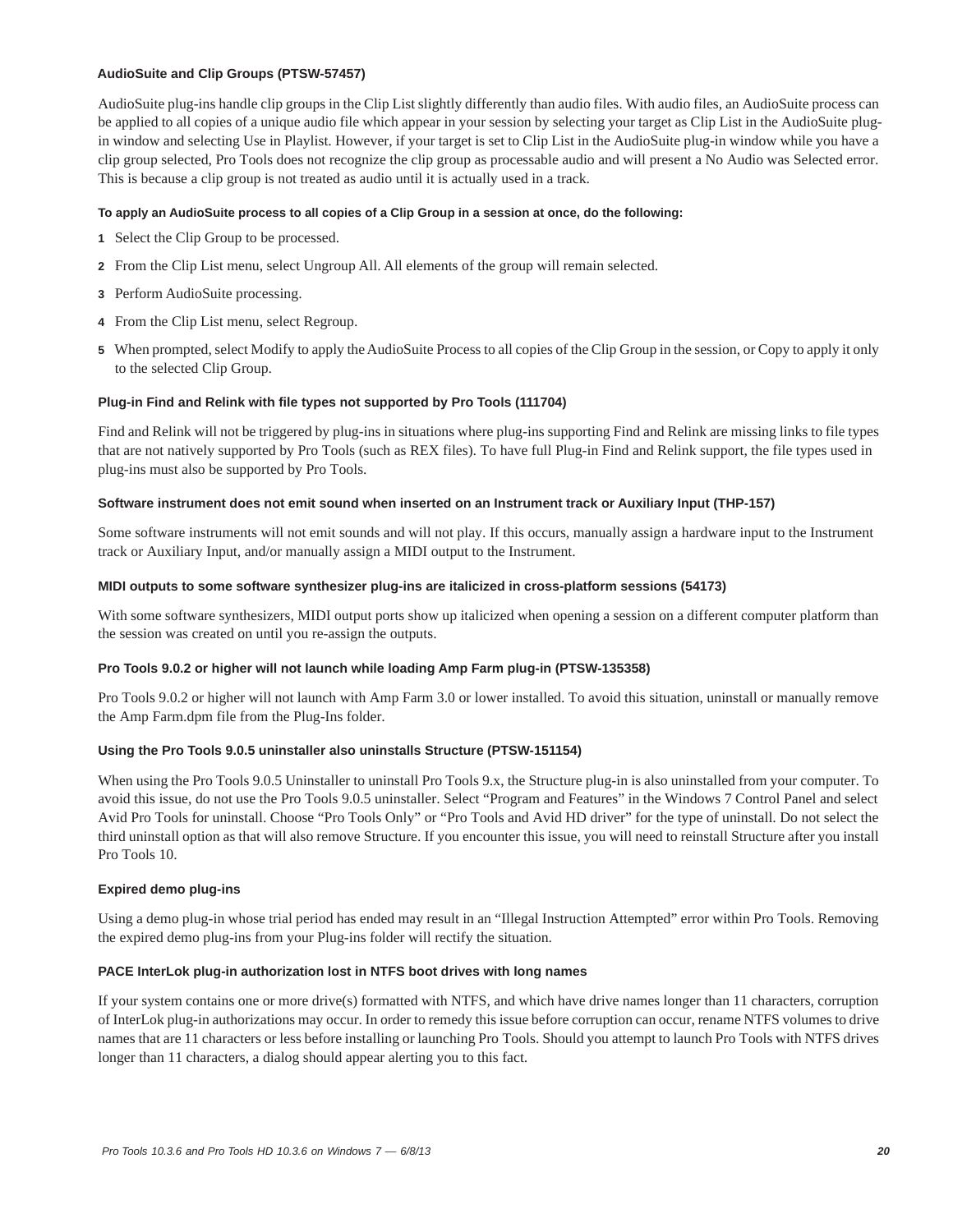### **Some plug-ins (such as D-Fi, Maxim, or BF-76) report a PACE error when launching Pro Tools (PTSW-162945)**

When installing certain device drivers (such as 003 or Digi 002), an older version of PACE may be installed that is not compatible with current Pro Tools 10 plug-ins. This can happen regardless of the order of Pro Tools and device driver installation. If any standard Avid audio plug-ins report a PACE error when launching Pro Tools, or when inserted in a Pro Tools session, quit Pro Tools and install the latest PACE drivers from http://www.ilok.com.

# Control Surfaces

# **Trim Scrub and Trim Shuttle don't work on clips with fades (PTSW-46911)**

If a clip has fades, Trim Scrub and Trim Shuttle don't work when trying to trim using a control surface. To work around this problem, remove any fades on the clip, then execute the Trim Scrub or Trim Shuttle, and then restore the fades.

# **Used HW output path indication (101095)**

In Assign Matrix, Insert mode the used HW output path will not have amber background indicating that it's already assigned after switching to a different insert on the same track.

# **Color indication on plug-in controls in Learn mode (102710)**

When a plug-in is in Learn mode and the track with this plug-in is not focused on the main ICON unit, all automation LEDs in the Plugin window will be red if the track is in one of auto write modes. This conflicts with red color indication on the Plug-in control, which is armed for mapping. The workaround is to set the track with plug-ins to Read automation mode.

# **Send/Pan mode on D-Command for Sends F–J (82871)**

In Pro Tools 7.3 and higher, if you save a session on D-Command which is in Send/Pan mode for Sends F-J, the session will open in previous versions of Pro Tools with the channel fader controlling that Send level, as if in Flip mode. To avoid this, open the same session in Pro Tools 7.4, take the session out of Send/Pan mode, and re-save the session.

# **SignalTools meter ballistics on control surfaces (74340)**

SignalTools RMS, VU, BBC, Nordic and DIN meters will display inaccurate decay times when viewed on a control surface. Unaffected types are Peak, VENUE, and Peak + RMS, which only reports the Peak meter to the control surface. The attack times of the affected meters are not affected, only the decay times. All meter types display accurately in the plug-in window.

# **Channel Strip plug-in Expander/Gate meters appear in the Compressor/Limiter meter instead of in the Expander/Gate meter in D-Control Dynamics section (Main Unit) (PTSW-150897)**

The Avid Channel Strip plug-in uses shared meters for Expander/Gate and Compressor/Limiter processing. Because of this, both Expander/Gate and Compressor/Limiter metering appear only in the Compressor/Limiter meter in D-Control Dynamics Section (Main Unit).

# **Pro Tools transport must be stopped when recalibrating ICON faders (78074)**

The transport in Pro Tools must be stopped when recalibrating faders on D-Command and D-Control. If one or more faders need calibration do the following: Stop playback, enter Utility mode, press TEST, press FADER, and press RECAL. After recalibrating faders. exit Utility mode.

# **The Edit and Mix windows do not follow banking on EUCON control surfaces (PTSW-133466)**

When the Edit Window Follows Bank Selection and/or the Mix Window Follows Bank Selection preferences are enabled in Pro Tools (Setup > Preferences > Mixing), after banking your EUCON controller, neither the Edit nor Mix window scroll to follow. You will have to manually change the view of the Edit or Mix windows to see the tracks that correspond to the EUCON controller if they are off screen.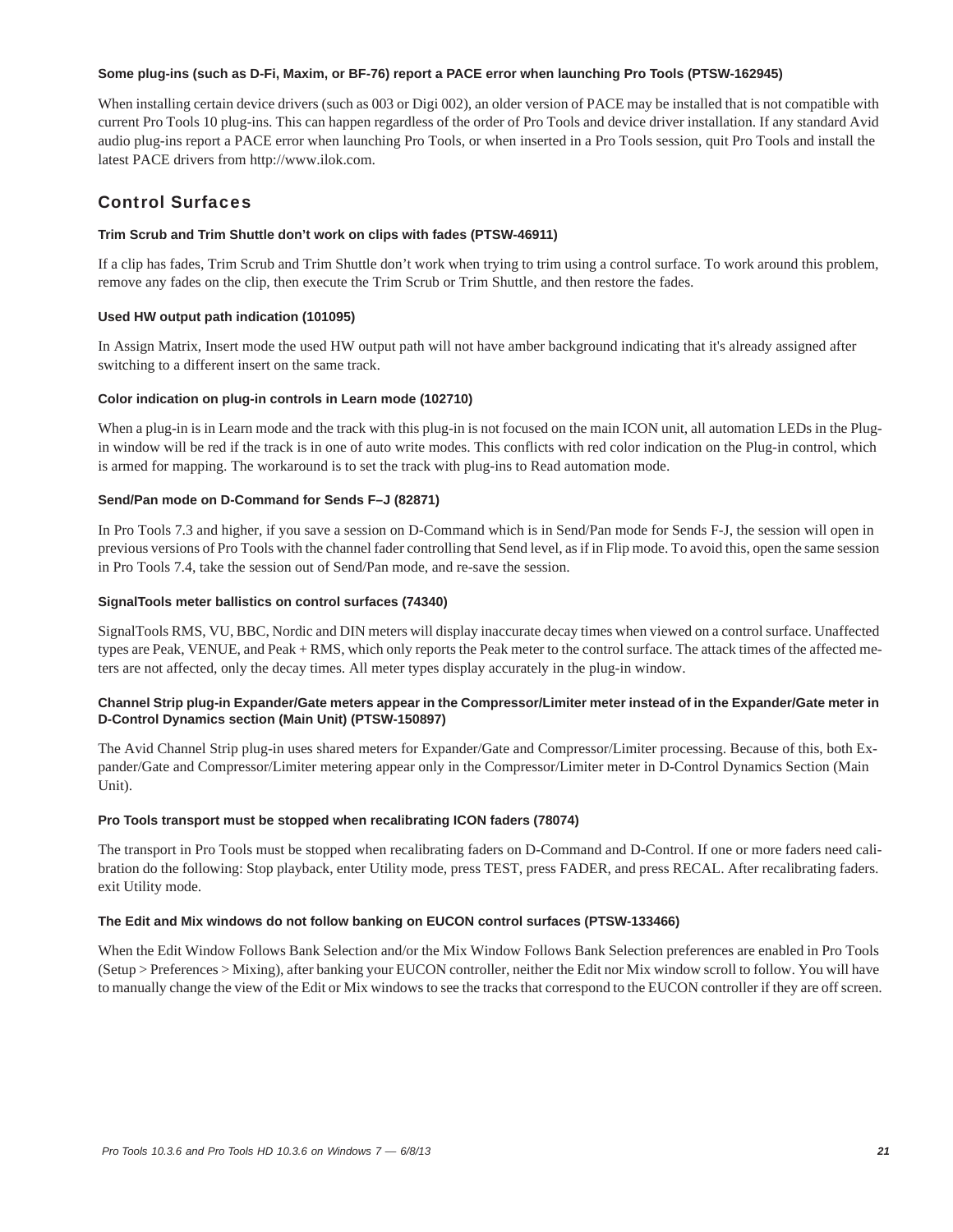# Video

# **Playback of QuickTime video in Pro Tools may stutter or drop frames**

When monitoring QuickTime playback in the Pro Tools Video Window on the computer screen, the video image may stutter or drop frames. To improve results with QuickTime playback, try any of the following:

- Disable Continuous Scrolling.
- Close unnecessary UI windows.
- Try using the DNxHD codec.
- If you have an available PCIe slot in your computer, try using the following:
- A supported Canopus video peripheral for QuickTime DV playback
- Consider using an Avid option that includes a video solution:
	- The Video Satellite option offers guaranteed performance for Avid video playback (QuickTime can also be used via AMA).
	- The Avid Mojo SDI peripheral offers guaranteed performance for standard-definition Avid video

# **When using the Avid Video Engine, Pro Tools 10.x cannot be co-Installed with Media Composer 5.0 and previous (PTSW-132945)**

When using the Avid video engine with Pro Tools 10.x, you cannot co-install Avid Media Composer 5.0 and lower on the same computer. If the Avid video engine is not installed, older versions of Media Composer (such as v5.0) can be used. Pro Tools 10.x can be coinstalled with Media Composer 5.5 and higher.

# **Avid Video peripherals are not officially supported with Pro Tools software (PTSW-132918)**

When using an Avid video peripheral such as Mojo SDI with Pro Tools, you must have Pro Tools|HD or HD Native hardware with a SYNC HD or SYNC IO in order to maintain near sample accurate audio/video sync. Alternately, Pro Tools LE hardware containing an S/PDIF input can be used to resolve the audio clock to the video peripheral. While it is possible to use an Avid video peripheral without the presence of any hardware (Pro Tools Software only), audio/video sync is not guaranteed.

# **Installing the Avid Video Engine after installing Pro Tools while Mojo-SDI is connected may result in launch error on Mojo-SDI (PTSW-163168)**

While Mojo-SDI is connected to your computer, if you install the Avid Video Engine after installing Pro Tools, this may result in a launch error on Mojo-SDI. To avoid this issue, disconnect and re-connect the Mojo-SDI to the FireWire port before launching Pro Tools.

# **Pro Tools quits unexpectedly during installation with a Mojo SDI (Windows 7 Only) (123792)**

If upgrading from version 8.0 to 8.0.3, and then to 10.x on Windows 7 32/64, Mojo SDI must be disconnected during the installation process. During installation, select the "Avid Video Engine" option in the Custom Install dialog, and then continue the installation process. After updating to 10.x, connect Mojo SDI and launch Pro Tools. Note that this is not an issue when upgrading from complete 8.0.3 or 8.0.4 installations (where 8.0.3 or 8.0.4 was installed rather than updated from 8.0).

# **Video capture aborted due to dropped frames (82895)**

Sessions with medium to large CPU loads may be unable to capture video reliably. Deactivate CPU heavy tasks, such as Virtual synths and heavy timeline automation for as long as you need to record video. Video playback will not be affected and previous CPU tasks can be restored.

# **Video Offset affects Bounce To QuickTime files (PTSW-123033)**

If Pro Tools has a defined Video Offset and you Bounce to QuickTime, the resultant QuickTime file will be offset by the specified amount in Pro Tools (Setup > Video Sync Offset). To avoid this problem, set the Video Sync Offset to 0 before bouncing to the Quick-Time file format.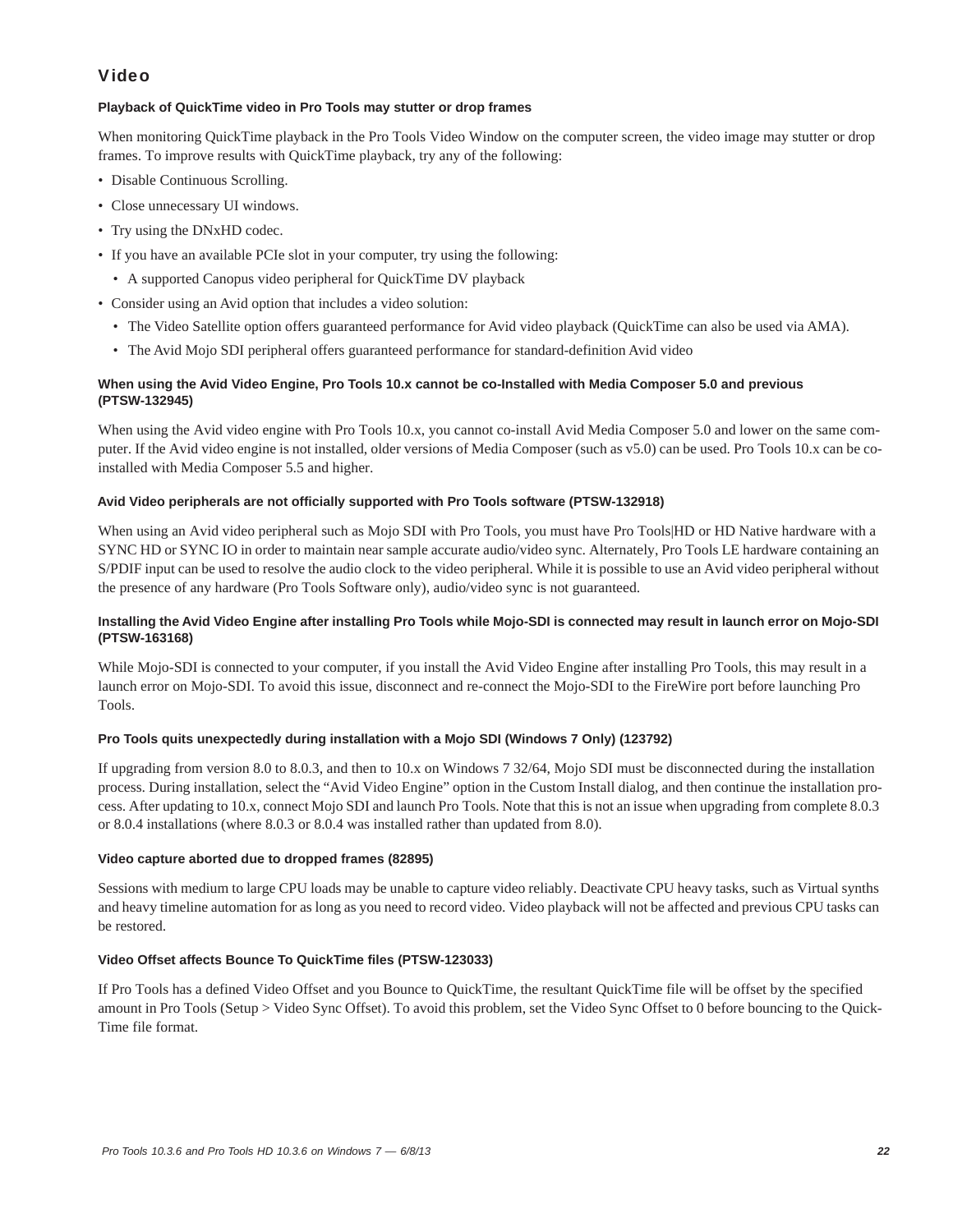### **Unsupported QuickTime video formats (72933, 72956, 72958, 72961)**

Several video formats supported in QuickTime are not supported in Pro Tools. These include .DivX, .flc, .m4v and .3gp format movies. Attempting to import these will generate errors or will fail to import.

# **QuickTime Movies with a frame rate of 29.97 and greater that use the Avid DNxHD codec do not play when placed at past 20 Hours down the Pro Tools timeline (PTSW-149397)**

With Pro Tools 10, the timeline has increased from 12 hours to 24 hours, allowing any timecode stamped media to be placed at its Original TimeStamp location, regardless of the session start time. However, Avid DNxHD encoded QuickTime clips will not play back when placed anywhere on the Timeline past 20 hours. Please limit use of Avid DNxHD encoded QuickTime clips to the first 20 hours of the Pro Tools Timeline to avoid this issue.

# **Closing the QuickTime window during session playback may result in –9092 errors that stop playback (PTSW-162592)**

To avoid this issue, try increasing the number of CPU Cores available for Pro Tools processing and/or raise the H/W Buffer Size in the Pro Tools Playback Engine dialog.

### **Pro Tools UI may slow down with densely-edited QuickTime movie track (77720)**

Pro Tools may begin to respond more slowly and update less often as a session with one or more QuickTime video tracks becomes more and more densely edited. If, while working with heavily edited QuickTime clips, Pro Tools responsiveness begins to decline, use the Bounce to QuickTime Video command, then import the bounced movie.

### **Several QuickTime codecs are distorted when played out through an Avid Mojo (73328, 73332, 73334, 73341, 73342, 73343, 73344)**

Pro Tools 7.3 and higher will play most standard QuickTime files via Avid peripherals; however, only DV25 and h.264 format streams have been thoroughly tested, Several legacy QuickTime codecs are distorted when played back through the Avid Mojo. These include:

- Uncompressed .avi files
- Uncompressed .mov files (i.e. Apple "none" compression), except 32-bit movies.
- QuickTime movie (.mov) files using the Graphics, Animation, Cinepak, or Video codecs.

These formats will display properly when played back on the desktop.

# **Standard-Definition QuickTime movies that are rendered as 16:9 anamorphic play back in Pro Tools at 4:3 (PTSW-23020)**

Standard Definition QuickTime movies rendered with 16:9 an anamorphic Scaled Size of 853x480 play back in Pro Tools at 4:3 or 720x486 resolution. The Scaled Size attribute of QuickTime movies is ignored by Pro Tools. To work around this problem, render the movie letterbox natively within the 720x486 pixel dimension.

# **MPEG-1 and MPEG-2 video freezes at edit points (79182)**

Editing MPEG-1 & MPEG-2 video is not officially supported. If you experience this problem, try switching playback to the Video window, or convert the movie to a supported format using a 3rd party application. Removing the audio from an MPEG-1 or MPEG-2 movie with a 3rd party application may also fix the problem.

# **Video track's video format doesn't match session's video format when switching between NTSC and PAL (77328)**

In some cases when switching from NTSC to PAL or from PAL to NTSC, a newly created Avid video track will display the wrong video format. Trying to record to this track will give the error, "Session frame rate must be compatible with either PAL or NTSC." Toggling the Video Format selector from NTSC to PAL or from PAL to NTSC in the Session Setup window will clear this problem.

# **Clip names appear incorrect after selecting Field Recorder channel matches, or expanding to new tracks. (PTSW-136012)**

This can occur if the file name of a Field Recorder channel match contains a hyphen followed by a number greater than zero. Pro Tools names new clips by incrementing the number after the hyphen. If a field recorder file is already named in this way (such as "Filename-01"), then new clips created by selecting a Field Recorder channel match or by expanding a track may have names different from the parent file. To avoid this situation, avoid using hyphens in Field Recorder file names.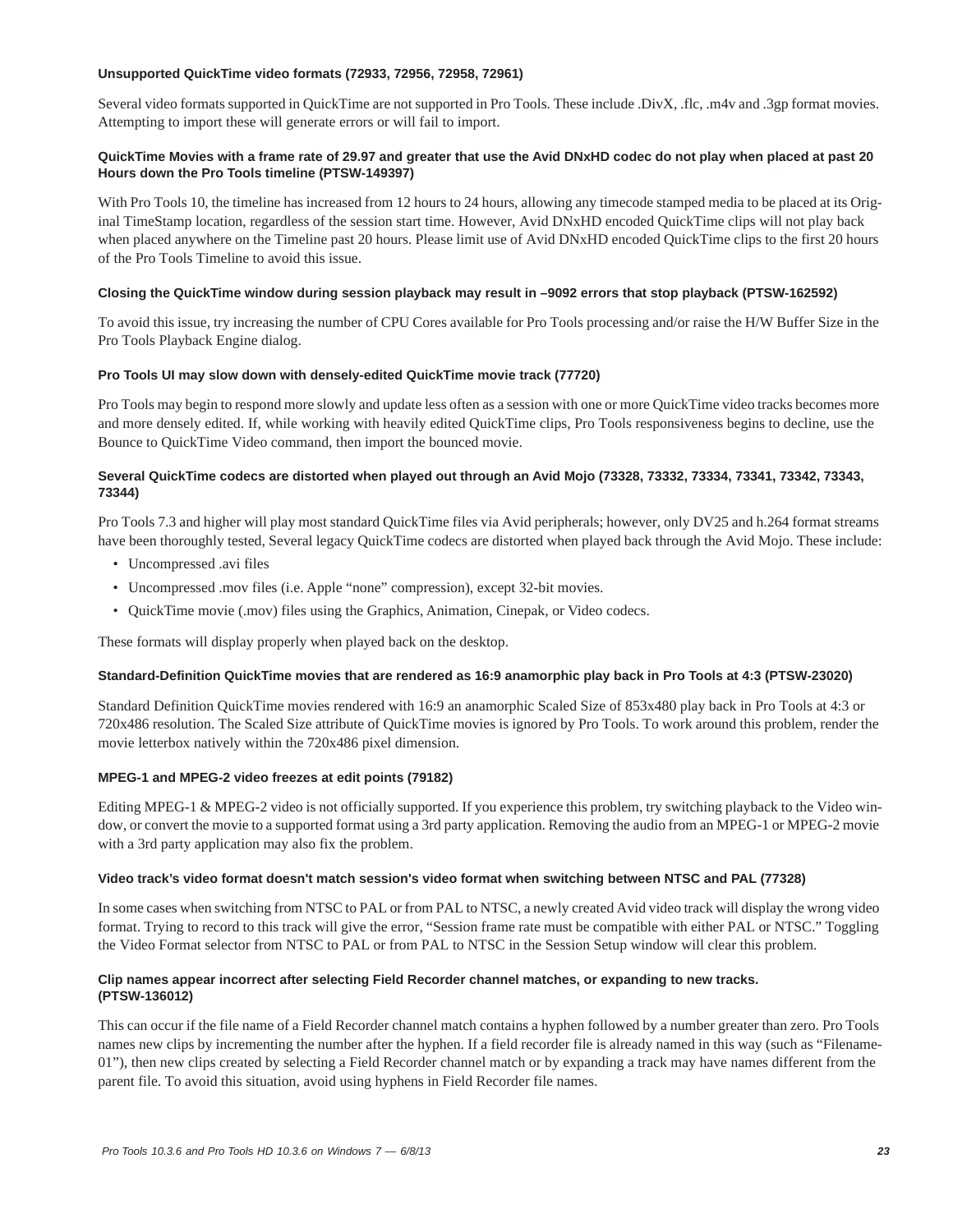### **Field Recorder matches appear offset after AudioSuite rendering if the session timecode rate does not match the file timecode rate (PTSW-152147)**

If a portion of a file has been rendered with an AudioSuite plug-in, an offset can occur when expanding field recorder matches in cases where the session timecode rate does not match the timecode rate of the audio file. To avoid this issue, you can either render the whole file with AudioSuite (rather than only a portion of the file), or use Whole File mode when rendering AudioSuite processing.

# Synchronization and Machine Control

# **Recording with serial timecode (64636)**

Occasionally, it is possible for the Tascam DA-98 servo lock bit behavior to cause Pro Tools to think the DA-98 is servo locked before it actually is. This could cause a synchronization offset when Pro Tools locked to serial timecode generated from a DA-98. Pro Tools will now handle these cases, but if you experience this problem, try increasing the amount of frames to 10 in the "Delay before locking to Timecode" preference.

### **The "Machine Cues Intelligently" preference should not be used with non-linear decks (46200)**

Pro Tools overshoots and posts an "Error Cueing Machine" dialog if the Machine Cues Intelligently preference is checked when using non-linear playback devices.

# General Localization

# **Relinking using MacDrive Version 6 to open sessions from other platform (65528)**

MacDrive version 6 strips the extensions off of files in "Normal Use" mode - you need to use "Backup/File Transfer" mode to avoid having the extensions stripped off. However, "Backup/File Transfer" doesn't work well with multibyte characters, as "International Use" does. "International Use" also strips the extensions, so you either have to not use multibyte characters, or have the trouble with stripping extensions. These used to be separate options in MacDrive 5, but in 6 you can't get one without the other. To get around the stripping extensions, you can do a Relink by ID only, and have it search through all the files to match them up - this is the only workaround.

# **AAF/OMF sequences with non-English characters import with garbled clip names or won't relink (PTSW-33569, PTSW-99570, PTSW-33826)**

If an AAF/OMF sequence containing files or clip names with non-English characters is exported from a Mac-based Pro Tools 7.3.1 system (or lower), it may not import correctly into Avid Media Composer, or Pro Tools 7.4 and higher systems on Windows or Mac. Conversely, AAF/OMF sequences with non-English characters exported from any Pro Tools 7.4 or higher system (or higher) may not import correctly into a Mac-based Pro Tools 7.3.1 (or lower) system. To relink the files, select "Manually Find and Relink," then deselect all options except "Find by file ID." Clip names may appear garbled.

# **Inconsistent MIDI performance on Dutch OS with English Pro Tools (59608)**

When running the English version of Pro Tools on Dutch OS, MIDI output can slow down with extended use.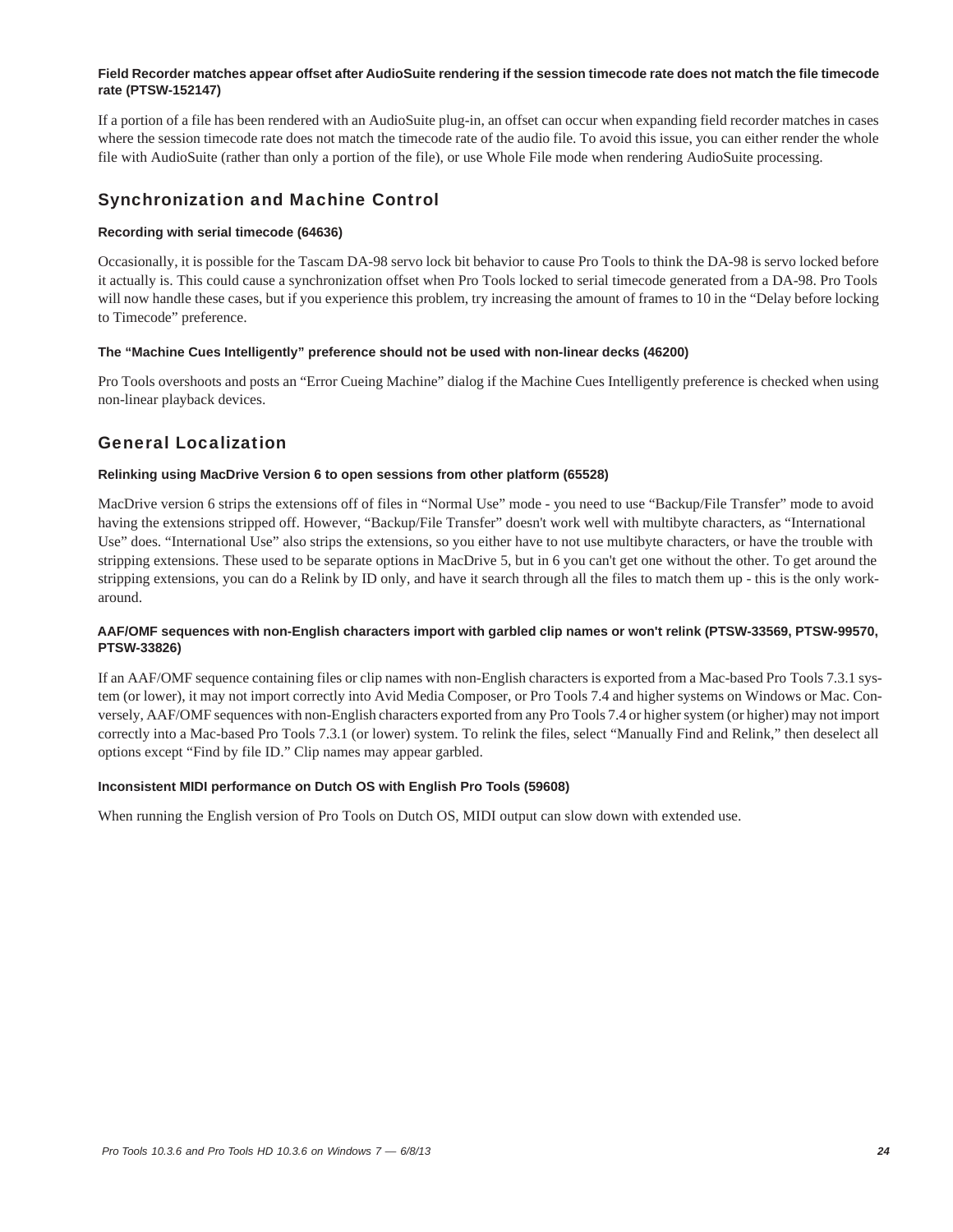# Known Issues with Audio Interfaces

# **Avid DigiTest firmware updates appear to freeze when DigiTest is not the front-most application (PTSW-138994)**

When clicking outside the Avid DigiTest window, the Graphical User Interface (GUI) may appear to freeze. However, the firmware update will complete successfully. If you encounter this issue, please wait for the firmware upgrade to finish. You will know that the firmware update completed successfully when the GUI becomes responsive again.

# **When switching audio interfaces, some devices may fail to load proper drivers with the Found New Hardware wizard (PTSW-28118)**

When switching audio interfaces, the Found New Hardware Wizard will sometimes properly identify the device, but then fail to install the needed drivers. If this happens, with the new device connected, go to Add or Remove Programs in the Windows Control Panel, choose the audio interface, select Change, and run a "Repair" install. The driver installation should complete with the Found New Hardware Wizard.

### **Changing sample rates during a session can cause session to play at a faster or slower speed (56697)**

Changing Sample Rate during a session from the Control Panel for your audio interface can cause the audio to playback at the incorrect speed. Consequently, the data could be unrecoverable afterwards. Before creating a session, set the Sample Rate in the Control Panel for your audio interface and do not make changes thereafter.

# **Audio streaming problems when using very low H/W Buffer Sizes with 3rd party ASIO applications (such as Cubase) (PTSW-154719)**

You may experience audio streaming problems when using Avid hardware with 3rd party applications (such as Cubase) and playing back at the lowest buffer size. The lowest supported buffer sizes when using Avid hardware are 64 at 44.1 and 48 kHz sessions, and 128 at 88.1 and 96 kHz.

# HD OMNI

# **Noise in the output signal from HD OMNI with digital input (PTSW-1614)**

If HD OMNI is connected to a digital source with a mismatched clock and Sample Rate Conversion (SRC) is not enabled, you will hear noise (including loud "pops") in the output signal. To correct this problem, either enable SRC or ensure that the clock of the digital source and HD OMNI are matched correctly.

# **HD OMNI front panel SETUP menus are unresponsive after Pro Tools quits unexpectedly (PTSW-125692)**

HD OMNI will not automatically recover "stand-alone" mode if Pro Tools quits unexpectedly (or if you disconnect the DigiLink cable from HD OMNI while Pro Tools is running). As a result, some of the SETUP functions accessible from the front panel will be unavailable. Power cycle HD OMNI to recover stand-alone mode.

# **Graphic redraw problems in the Hardware Setup dialog (PTSW-122690, PTSW-1346, and PTSW-1235)**

When changing the Hardware Setup configuration for HD OMNI, it is possible to encounter graphics redraw problems in some cases. To force a graphics redraw of the Hardware Setup dialog, close and reopen the Hardware Setup dialog.

# **Versions of Pro Tools lower than 8.0 quit on launch with HD OMNI (PTSW-1976)**

When launching versions of Pro Tools lower than 8.1 with HD OMNI connected and powered on, Pro Tools quits when initializing DSI. To avoid the problem, power off HD OMNI before launching versions of Pro Tools lower than 8.1.

#### **No sound on output after Hardware reset (PTSW-126575)**

After resetting the HD OMNI interface to the default factory settings using the front panel controls, the HD OMNI interface stops emitting sound in sessions where the outputs are not assigned to the Monitor output path. To correct this problem, press the ALT monitor button to switch to the ALT Monitor path, and then press it again to switch back to the Main Monitor path.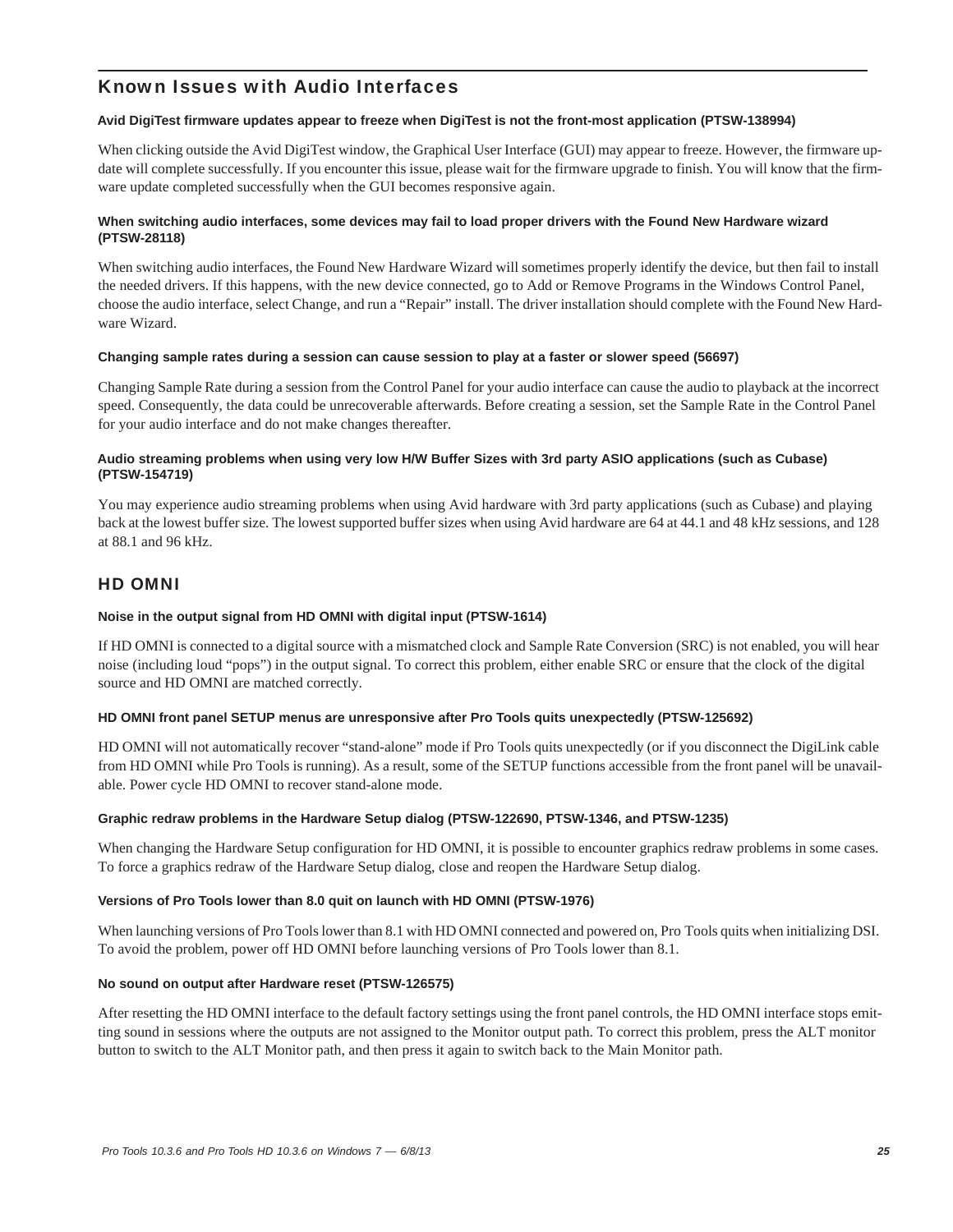### **Loss of monitor path with launching Pro Tools with HD OMNI off or disconnected (PTSW-127313)**

When launching Pro Tools and opening I/O Setup after powering off HD OMNI or disconnecting it from the system, the inactive Monitor path is not present in Output tab. You may need to restore the default I/O Settings and remap the corresponding Output Busses.

### **Output paths are not automatically created in the Output page of the I/O Setup after disabling the corresponding monitor path in the Monitor page of the Hardware Setup and re-assigning the outputs from "None" to physical outputs in the Main page of the Hardware Setup (PTSW-127559)**

After disabling the Monitor path in the Monitor page of the Hardware Setup and re-assigning the corresponding Outputs from "None" to physical outputs (such as "A 1-2") in the Main Page of the Hardware Setup, these Output paths are not automatically created in the Output Page of the I/O Setup. You will have to manually create the appropriate Output paths in the I/O Setup (or click Default).

# **Changing monitor path output assignments in the Hardware Setup does not update the output paths in the Output page of the I/O Setup (PTSW-127563)**

When changing Monitor path Output assignments in the Monitor page of the Hardware Setup (such as setting the Monitor path Format to None or assigning the Monitor to different physical outputs), the Output paths in the Output page of the I/O Setup do not reflect the corresponding changes. You will have to manually create the appropriate Output paths in the I/O Setup (or click Default).

### When creating new sessions, using the I/O Settings selector can result in unexpected output assignments if HD OMNI has an **assigned Monitor path (PTSW-123896)**

If HD OMNI has an assigned Monitor path, Output paths created by the selected I/O Settings option in the New Session dialog may be offset by the channel width of the Monitor path. If this happens, you will have to manually create the appropriate Output paths in the I/O Setup (or click Default).

# **I/O Setup Bus page erroneously adds Monitor paths (PTSW-127739)**

With both MAIN and ALT Monitor paths declared, toggling one of the CR Monitor paths from the current format to "None" and then back to the starting Monitor format from within the Hardware Setup Monitor page, causes the Bus page in I/O Setup to erroneously add an extra Monitor path with the abbreviation with "(1)." This can happen numerous time and each new Monitor abbreviation increments accordingly.

# Avid Audio Interfaces with ASIO Third Party Client Software

# **When adjusting the Hardware Buffer Size in a third-party audio application (such as Reason), the Avid Hardware ASIO driver may quit unexpectedly (PTSW-162469)**

It is possible to select an unsupported hardware buffer size for some Avid audio interfaces when using third-party ASIO client software (such as Reason or Cubase). To avoid this issue, use the Avid hardware driver control panel to change the hardware buffer size.

# 003 Family and Digi 002 Series Interfaces

# **Windows Standby Mode and the 003 and Digi 002 family interfaces (47054)**

Always disconnect 003 and Digi 002 family interfaces before putting Windows into Standby mode.

### **Importing .PIM Files on an 003 System with a C|24 (PTSW-46401)**

When importing a custom map .PIM file created on a 003 to another 003 system with a C|24, 003 displays "<No Track>" on the scribble strips instead of staying in Plug-in Edit mode with a restored newly imported Plug-in Map. You will need to switch to another mode on 003 and then re-enter Plug-in Edit mode to correct this.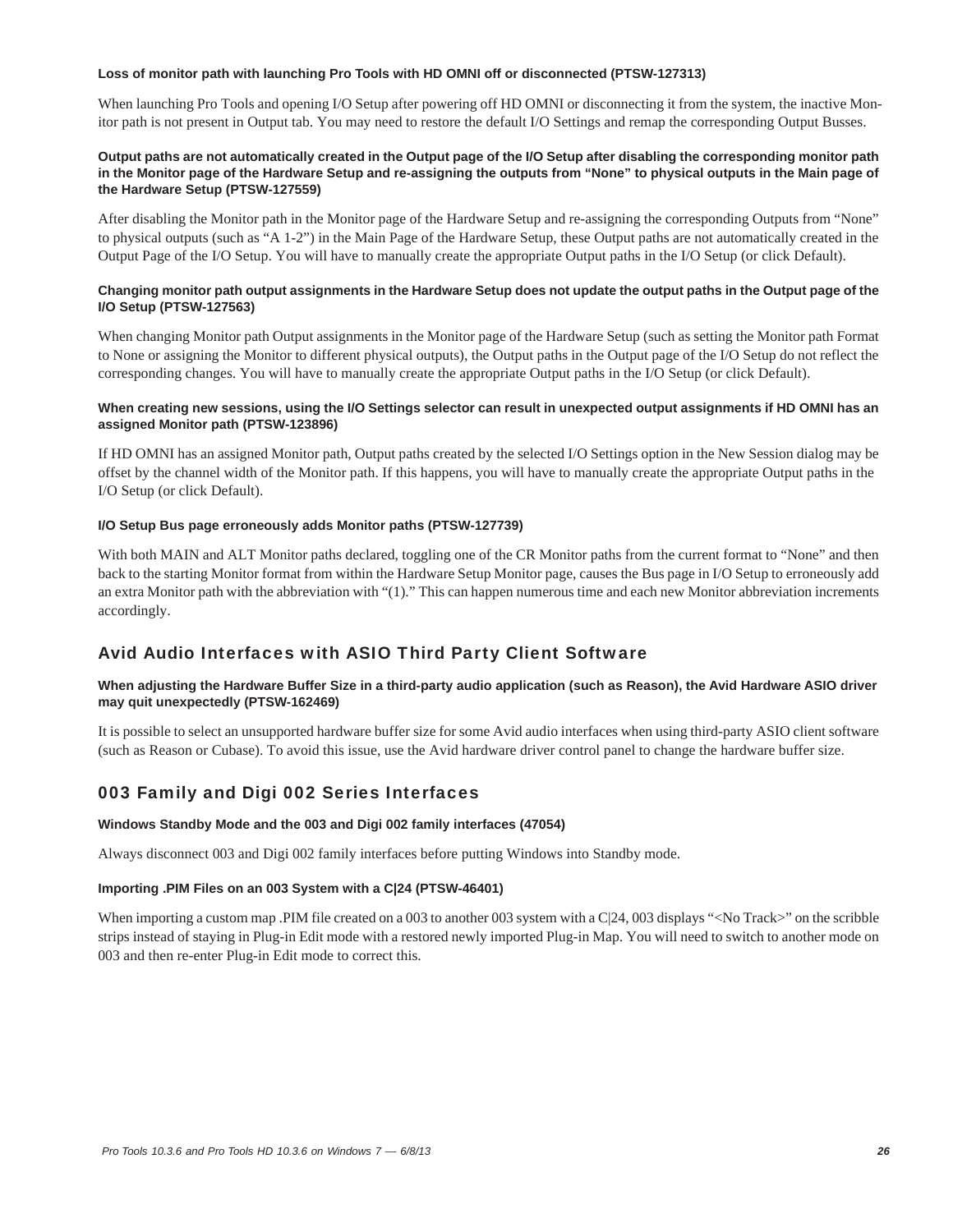### **Pro Tools allows sample rate mismatch under certain conditions (PTSW-128230)**

When using 003 and launching Pro Tools without opening a session, and the 003 is receiving a 44.1 kHz external clock signal, setting the Clock Source to external and the Sample Rate to 88.2 kHz or 96 kHz in the Hardware Setup does not result in the expected sample rate mismatch error. If you then open a session at the currently selected Sample Rate of 88.2 kHz or 96 kHz, Pro Tools automatically reverts to Internal clock and Pro Tools functions as expected.

When using a Digi 002 and launching Pro Tools without opening a session, and the Digi 002 is receiving a 44.1 kHz external clock signal, setting the Clock Source to external and the Sample Rate to 88.2 kHz or 96 kHz in the Hardware Setup does not result in the expected sample rate mismatch error. This "un-clocked" state persists rather than reverting the Clock Source setting of Internal. If you then open a session at the currently selected Sample Rate of 88.2 kHz or 96 kHz, this state persists and you will not be able to record or play back. The session Sample Rate indicators on the 002 will be flashing, indicating an invalid clock source due to the mismatched sample rates. You will have to manually switch the Clock Source to Internal to correct this problem.

# **Pro Tools Clock Source labels have changed (PTSW-127126)**

With Digi 002 and 003, Pro Tools 8.0.3 and lower used the labels "Coaxial" and "Optical" for selecting the clock source. These labels have changed to "S/PDIF" and "ADAT." Select "S/PDIF" to clock a S/PDIF signal that is either coaxial or optical, and use "ADAT" when clocking from ADAT.

# **Sessions created in 8.0.3 or lower and opened in 8.0.4 or higher report I/O Setup change even if the I/O Setup is the same (PTSW-126886 and PTSW-126329)**

When opening sessions created in 8.0.3 or lower may report that the I/O Setup has changed. In most circumstances, this can message can be ignored. However, if the original session was created with a Digi 002 or 003 clocking to Optical S/PDIF, the Optical channel may need to be reassigned from 9–10 to 17–18.

# **Clocking to external S/PDIF requires a coaxial connection (PTSW-128283)**

When using Digi 002, you cannot clock to external S/PDIF using an optical connection. You can monitor audio using external S/PDIF optical signal only if the clock is set to Internal. You can use S/PDIF over coaxial for clocking to an external S/PDIF signal.

# **Digi 002 controller may not activate when changing the Playback Engine to Digi 002 (PTSW-131621)**

If the Current Engine is setting is changed to Digi 002 from another device, the Digi 002 controller may not activate right away. To activate the Digi 002 controller, try the following in the Peripherals dialog (Setup > Peripherals):

- Method 1—(If you do not have any other control surfaces connected to your Pro Tools system): On Ethernet Controllers page, select the Enable EUCON option and click OK. Pro Tools informs you that EUCON cannot be enabled. Click OK. The Digi 002 controller should come online.
- Method 2—(If you are already using another MIDI controller): On the MIDI Controllers page, click the Type pop-up menu for the currently active controller and reselect the controller type, then click OK. The Digi 002 controller should come online.

# Eleven Rack

# **Eleven Rack firmware updater application does not recognize Eleven Rack on 64-bit Windows 7 systems (PTSW-124537)**

On 64-bit Windows 7 systems, the Eleven Rack Firmware Updater application reports that no device can be found, and the "Update" button appears grayed out even when Eleven Rack is connected. This is a graphical issue only and does not affect the actual function of the application or the firmware. Click the "Update" button and the firmware installation should continue as normal. As always, make sure to quit Pro Tools and any other audio applications before running the updater.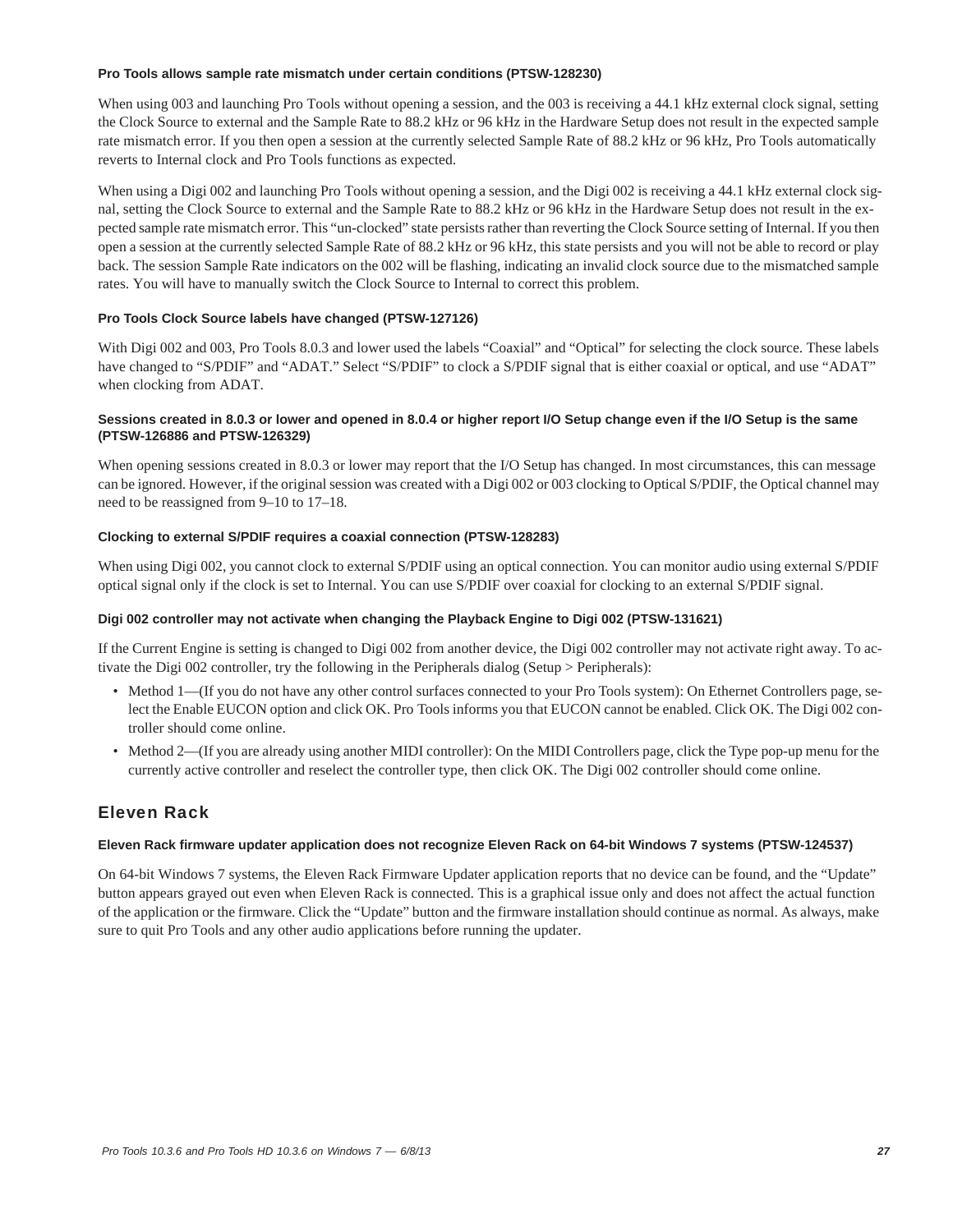# Mbox 2 Pro

### **External clock not supported at higher sample rates with Mbox 2 Pro (PTSW-59087, PTSW-59095, PTSW-59097, PTSW-58879)**

Although Mbox 2 Pro supports sample rates of up to 96 kHz, its external clock sources (S/PDIF and Word Clock) are only supported in 44.1 and 48 kHz sample rate sessions.

### **Transport disabled after changing sample rate of external sync source (PTSW-58879)**

If the Pro Tools Clock Source is set to S/PDIF or Word Clock, and the sample rate of your external source changes, sync will be lost and you may not be able to play back when sync resumes due to –9092 errors. This is most likely to appear if the sample rate of your external source changes while the Pro Tools transport is moving.

To avoid this condition, make sure your external source is always set to the same sample rate as Mbox 2 Pro, especially during playback.

### **To correct this condition should it occur, do the following:**

- **1** In Pro Tools, choose Setup > Hardware and set the Clock Source to Internal
- **2** Make sure your external sync source is properly connected and at the same sample rate as Mbox 2 Pro.
- **3** In Pro Tools, choose Setup > Hardware and set the Clock Source back to the desired source (S/PDIF, Word Clock, or Internal).

### **Some machines may encounter "Audio Play Startup Deadline was Missed" errors at HW Buffer size 64 or if "Minimize Additional I/O Latency" is enabled (PTSW-28238)**

On some machines, and with Mbox 2 Pro, enabling "Ignore Errors During Playback/Record" and selecting "Minimize Additional I/O Latency" in the Playback Engine dialog, or running at a HW Buffer size of 64 samples may cause you to encounter "Audio Play Startup Deadline was Missed" errors when starting the transport. This may be compounded if the Mbox 2 Pro is synced to an external clock. If you encounter this, set your clock source to Internal and, if needed, deselect "Minimize Additional I/O Latency" and set the HW Buffer size to 128 or higher.

# Mbox 2

# **MBox 2 can have lower track counts on Windows 7 on the HP 8600**

Depending on your CPU, you may need to disable your computer's network cards in order to achieve the maximum possible track counts.

#### **Audio pop through Mbox 2 outputs when enabling/disabling AC-3 Mode (63293)**

In the Mbox 2 Control Panel, checking or unchecking the option for AC-3 produces an audio pop through the analog output.

# **Mbox 2 does not support sample rates of 49 kHz or Above (63141)**

Mbox 2 does not support sample rates of 49 kHz or above due to the bandwidth limitations of USB 1.1 and the USB Controller. This is only an issue when syncing to an external S/PDIF clock that is pulled up 2% or more above a nominal 48 kHz sample rate.

# M-Audio Interfaces

#### **ASIO4All conflicts with M-Audio peripherals (PTSW-130316)**

Pro Tools may quit unexpectedly and other unexpected behavior may occur if ASIO4All is installed on a system with M-Audio peripherals connected. If this occurs, it is recommended that you either disconnect the M-Audio peripheral when using the ASIO4All driver or uninstall ASIO4All.

### **Opening the FireWire 1814 Control Panel causes computer to crash or the screen to turn blue (57675)**

The FW1814 Control Panel does not support AGP video Hardware Acceleration and Write Combining enabled. Having these items enabled can cause the computer to crash. Go to Display Properties > Settings > Advance > Troubleshoot, and set Hardware Acceleration to None, then disable "Enable write combining." When the settings have been updated, you can open the FireWire 1814 Control Panel without causing a crash.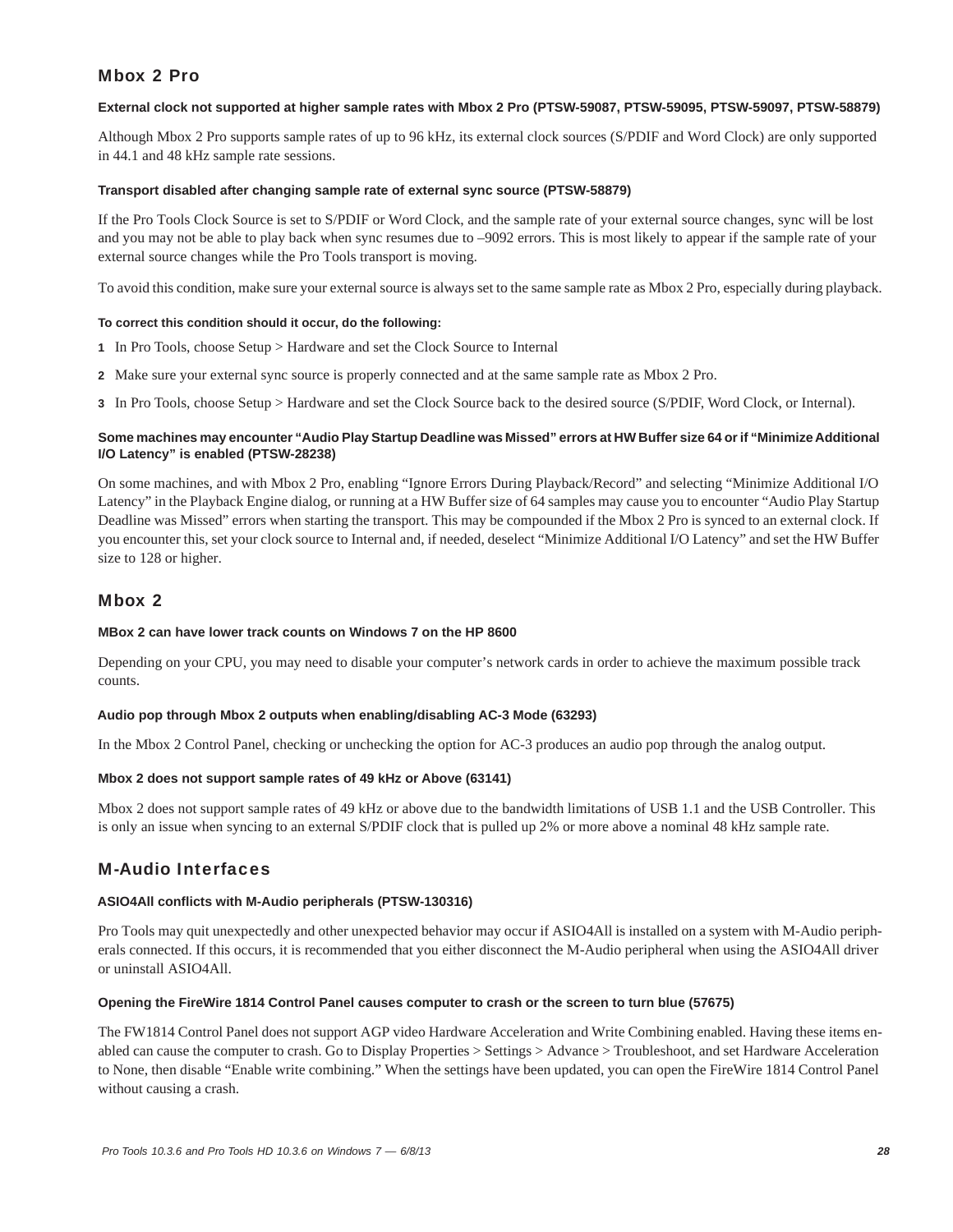### **When external sync changes sample rates, FireWire 1814 driver can lose current sample rate (58741)**

On FireWire 1814 interfaces, when the external sync changes its sample rate, the M-Audio hardware driver can sometimes get confused about the current sample rate. For instance, the dialogue "The current playback engine does not support a sample rate of 44.1kHz" is posted when opening 48kHz session after switching Sample Rate from 48kHz to 44.1kHz and back to 48kHz on an external device with S/PDIF outs." The workaround is to get the sample rate of the external device stabilized to what you want, exit Pro Tools (to release the M-Audio driver completely), then restart Pro Tools and open your session.

# **M-Audio Delta Driver Control Panel defaults to no audio output because the output faders are set to –Infinity (minus infinity) (60160)**

The Delta driver Control Panel defaults to no output fader gain because the output faders are set to –Infinity (minus infinity). To hear audio, you need to change the gain in the Control Panel.

### **M-Audio FireWire devices can fully reset or hang when device is locked to external device via SPDIF and sample rate is changed to a higher sample rate (59481)**

If an M-Audio FireWire device is locked to an external device via SPDIF, changing the sample rate of the external from 44.1k/48k to 88.2k/96k while Pro Tools is open, will cause the FireWire device to perform a full reset causing Pro Tools to become non-responsive. The workaround is to make sample rate changes prior to launching Pro Tools.

# **M-Audio hardware compatibility with Sony VAIO machine (58084)**

There are known compatibility issues with installing M-Audio hardware drivers on some types of Sony VAIO computers. Please refer to the M-Audio customer support site for the latest updates on system compatibility.

### **Compatibility with wireless network card and M-Audio hardware (58435)**

Using a wireless networking card with Pro Tools can cause noise to be output from your hardware. To avoid this, you should disable your wireless networking card.

### **Pro Tools loads until "DAE Loaded" message, but never launches (56701)**

With M-Audio devices, disabling all of the Inputs and Outputs in the M-Audio Control Panel can cause Pro Tools to not launch. Go to the M-Audio Control Panel and make sure the S/PDIF or Analog Inputs and Outputs are enabled before launching Pro Tools.

# **Pro Tools application freezes after disconnecting M-Audio device (58951 and 95255)**

If an M-Audio device is disconnected while Pro Tools is running, Pro Tools will let you save the session, but will freeze during quit. In general, do not disconnect M-Audio devices while Pro Tools is running. If for some reason the device gets disconnected, the current session can be saved normally. However, Pro Tools may need to be forced to quit afterwards by using Alt+F4 or Control+Alt+Delete. After a forced shut down, Pro Tools can be re-launched as long as the M-Audio device has been reconnected. The host computer does not need to be rebooted in this case.

# ASIO Audio Interfaces

# **Pops and clicks can occur when using third-party ASIO audio interfaces with Pro Tools (PTSW-132084)**

Note that audible pops and clicks can occur when using some third-party audio interfaces even if Error Suppression is disabled. Try increasing the Hardware Buffer size for the device to avoid this problem.

# **Pro Tools cannot locate installed ASIO hardware on launch (PTSW-132125)**

There are known issues with some third-party ASIO devices not being recognized by Pro Tools 10.x. For a list of third-party hardware compatibility issues, please visit the website (www.avid.com).